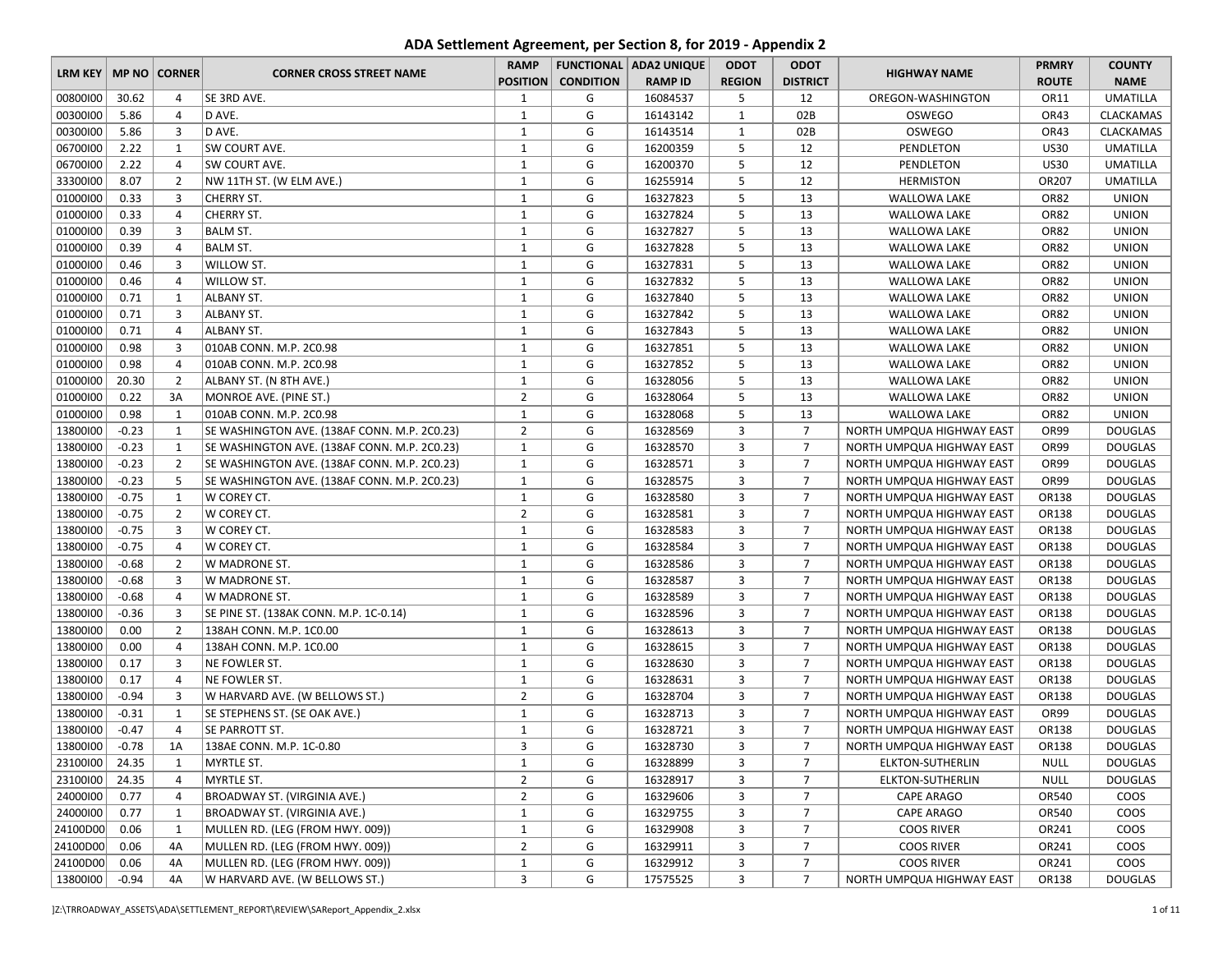|                          |         |                |                                      | <b>RAMP</b>     |                  | <b>FUNCTIONAL   ADA2 UNIQUE</b> | <b>ODOT</b>    | <b>ODOT</b>     |                           | <b>PRMRY</b> | <b>COUNTY</b>    |
|--------------------------|---------|----------------|--------------------------------------|-----------------|------------------|---------------------------------|----------------|-----------------|---------------------------|--------------|------------------|
| LRM KEY   MP NO   CORNER |         |                | <b>CORNER CROSS STREET NAME</b>      | <b>POSITION</b> | <b>CONDITION</b> | <b>RAMP ID</b>                  | <b>REGION</b>  | <b>DISTRICT</b> | <b>HIGHWAY NAME</b>       | <b>ROUTE</b> | <b>NAME</b>      |
| 00900100 237.38          |         | 3              | KOOS BAY BLVD.                       | 1               | G                | 17587148                        | 3              | $\overline{7}$  | OREGON COAST              | US101        | COOS             |
| 00900100 237.38          |         | 4              | KOOS BAY BLVD.                       | $\mathbf{1}$    | G                | 17587149                        | 3              | $\overline{7}$  | OREGON COAST              | US101        | COOS             |
| 00900100   211.58        |         | 1              | PORTDOCK RD. (HWY. 045 M.P. 0.00)    | 1               | G                | 17587298                        | 3              | $\overline{7}$  | OREGON COAST              | US101        | <b>DOUGLAS</b>   |
| 00900100   211.58        |         | $\overline{3}$ | PORTDOCK RD. (HWY. 045 M.P. 0.00)    | $\overline{2}$  | G                | 17587300                        | 3              | $\overline{7}$  | OREGON COAST              | US101        | <b>DOUGLAS</b>   |
| 00900100 211.58          |         | $\overline{4}$ | PORTDOCK RD. (HWY. 045 M.P. 0.00)    | $\overline{2}$  | G                | 17587302                        | 3              | $\overline{7}$  | OREGON COAST              | US101        | <b>DOUGLAS</b>   |
| 00900100 211.58          |         | $\overline{4}$ | PORTDOCK RD. (HWY. 045 M.P. 0.00)    | $\mathbf{1}$    | G                | 17587303                        | 3              | $\overline{7}$  | OREGON COAST              | US101        | <b>DOUGLAS</b>   |
| 00900100 211.68          |         | $\overline{2}$ | N 10TH ST.                           | $\overline{2}$  | P                | 17587308                        | 3              | $\overline{7}$  | OREGON COAST              | US101        | <b>DOUGLAS</b>   |
| 00900100 211.68          |         | $\overline{2}$ | N 10TH ST.                           | $\mathbf{1}$    | G                | 17587309                        | 3              | $\overline{7}$  | OREGON COAST              | US101        | <b>DOUGLAS</b>   |
| 00900100 211.83          |         | $\overline{2}$ | N 12TH ST.                           | $\mathbf{1}$    | G                | 17587319                        | 3              | $\overline{7}$  | OREGON COAST              | US101        | <b>DOUGLAS</b>   |
| 00900100                 | 236.28  | 1              | <b>ENTRANCE TO MILL CASINO</b>       | $\mathbf{1}$    | G                | 17587458                        | 3              | $\overline{7}$  | OREGON COAST              | US101        | COOS             |
| 00900100                 | 236.28  | 3              | <b>ENTRANCE TO MILL CASINO</b>       | $\overline{2}$  | G                | 17587460                        | 3              | $\overline{7}$  | OREGON COAST              | US101        | COOS             |
| 00900100                 | 236.28  | $\overline{4}$ | <b>ENTRANCE TO MILL CASINO</b>       | $\overline{2}$  | G                | 17587462                        | 3              | $\overline{7}$  | OREGON COAST              | US101        | COOS             |
| 00900100                 | 236.28  | $\overline{4}$ | ENTRANCE TO MILL CASINO              | $\mathbf{1}$    | G                | 17587463                        | 3              | $\overline{7}$  | OREGON COAST              | US101        | COOS             |
| 00900100 237.38          |         | 1              | KOOS BAY BLVD.                       | $\mathbf{1}$    | G                | 17587509                        | 3              | $\overline{7}$  | OREGON COAST              | US101        | COOS             |
| 00900100                 | 239.42  | 1              | HILL RD.                             | $\mathbf{1}$    | G                | 17587580                        | 3              | $\overline{7}$  | OREGON COAST              | US101        | COOS             |
| 13800100                 | $-0.68$ | 3A             | W MADRONE ST.                        | $\mathbf{1}$    | G                | 17588001                        | 3              | $\overline{7}$  | NORTH UMPQUA HIGHWAY EAST | OR138        | <b>DOUGLAS</b>   |
| 13800100                 | $-0.68$ | 3A             | W MADRONE ST.                        | $\overline{2}$  | G                | 17588002                        | 3              | $\overline{7}$  | NORTH UMPQUA HIGHWAY EAST | OR138        | <b>DOUGLAS</b>   |
| 13800100                 | $-0.68$ | 3A             | W MADRONE ST.                        | 3               | G                | 17588003                        | 3              | $\overline{7}$  | NORTH UMPQUA HIGHWAY EAST | OR138        | <b>DOUGLAS</b>   |
| 06300100                 | 21.87   | 4A             | TOLMAN CREEK RD.                     | $\mathbf{1}$    | P                | 17727809                        | 3              | 8               | ROGUE VALLEY              | OR99         | <b>JACKSON</b>   |
| 06300100                 | 21.87   | 4A             | TOLMAN CREEK RD.                     | 3               | P                | 17727811                        | 3              | 8               | ROGUE VALLEY              | OR99         | <b>JACKSON</b>   |
| 02500100                 | 28.85   | $\overline{2}$ | W WATKINS ST. (E WATKINS ST.)        | $\mathbf{1}$    | G                | 17755353                        | 3              | 8               | <b>REDWOOD</b>            | US199        | <b>JOSEPHINE</b> |
| 02500100                 | 28.95   | 3A             | HWY. 038 M.P. 0.00                   | $\mathbf{1}$    | P                | 17755361                        | 3              | 8               | REDWOOD                   | US199        | <b>JOSEPHINE</b> |
| 02500100                 | 28.95   | 3A             | HWY. 038 M.P. 0.00                   | $\overline{2}$  | P                | 17755362                        | 3              | 8               | <b>REDWOOD</b>            | US199        | <b>JOSEPHINE</b> |
| 02200100                 | 0.89    | 3              | POPLAR DR. (BULLOCK RD.)             | $\overline{2}$  | P                | 17768488                        | 3              | 8               | <b>CRATER LAKE</b>        | OR62         | <b>JACKSON</b>   |
| 02200100                 | 0.89    | $\overline{4}$ | POPLAR DR. (BULLOCK RD.)             | $\overline{2}$  | P                | 17768490                        | 3              | 8               | <b>CRATER LAKE</b>        | OR62         | <b>JACKSON</b>   |
| 02200100                 | 20.09   | 1              | ROGUE RIVER DR.                      | $\mathbf{1}$    | G                | 17768597                        | 3              | 8               | <b>CRATER LAKE</b>        | OR62         | <b>JACKSON</b>   |
| 02200100                 | 20.09   | 4A             | ROGUE RIVER DR.                      | $\overline{2}$  | G                | 17768603                        | 3              | 8               | <b>CRATER LAKE</b>        | OR62         | <b>JACKSON</b>   |
| 001BOI00                 | 32.63   | 1              | 001BR CONN. M.P. 5C32.21             | $\overline{2}$  | G                | 17769243                        | 3              | 8               | CENTRAL POINT CONN. NO. 2 | <b>NULL</b>  | <b>JACKSON</b>   |
| 001BOI00                 | 32.87   | 1A             | 001BN CONN. M.P. 1C32.70             | $\mathbf{1}$    | G                | 17769253                        | 3              | 8               | CENTRAL POINT CONN. NO. 2 | <b>NULL</b>  | <b>JACKSON</b>   |
| 001BOI00                 | 32.87   | 1A             | 001BN CONN. M.P. 1C32.70             | $\overline{2}$  | G                | 17769254                        | 3              | 8               | CENTRAL POINT CONN. NO. 2 | <b>NULL</b>  | <b>JACKSON</b>   |
| 13800100                 | 0.17    | 1              | NE FOWLER ST.                        | $\mathbf{1}$    | G                | 17781593                        | 3              | $\overline{7}$  | NORTH UMPQUA HIGHWAY EAST | OR138        | <b>DOUGLAS</b>   |
| 13800100                 | 0.17    | $\overline{2}$ | NE FOWLER ST.                        | $\overline{2}$  | G                | 17781595                        | 3              | $\overline{7}$  | NORTH UMPQUA HIGHWAY EAST | OR138        | <b>DOUGLAS</b>   |
| 00500100                 | 162.29  | 1              | HWY. 048 M.P. 0.00 (CANYON BLVD.)    | $\mathbf{1}$    | P                | 17843346                        | 5              | 14              | <b>JOHN DAY</b>           | <b>US26</b>  | <b>GRANT</b>     |
| 00500100 162.29          |         | $\overline{2}$ | HWY. 048 M.P. 0.00 (CANYON BLVD.)    | $\mathbf{1}$    | P                | 17843347                        | 5              | 14              | <b>JOHN DAY</b>           | <b>US26</b>  | <b>GRANT</b>     |
| 00500100   162.29        |         | 3              | HWY. 048 M.P. 0.00 (CANYON BLVD.)    | $\mathbf{1}$    | P                | 17843348                        | 5              | 14              | JOHN DAY                  | <b>US26</b>  | <b>GRANT</b>     |
| 00500100 162.29          |         | $\overline{3}$ | HWY. 048 M.P. 0.00 (CANYON BLVD.)    | $\overline{2}$  | P                | 17843349                        | 5              | 14              | <b>JOHN DAY</b>           | <b>US26</b>  | <b>GRANT</b>     |
| 00500100 162.29          |         | $\overline{4}$ | HWY. 048 M.P. 0.00 (CANYON BLVD.)    | $\mathbf{1}$    | P                | 17843350                        | 5              | 14              | <b>JOHN DAY</b>           | <b>US26</b>  | <b>GRANT</b>     |
| 00500100 162.36          |         | 1              | SE DAYTON ST.                        | $\mathbf{1}$    | P                | 17843351                        | 5              | 14              | <b>JOHN DAY</b>           | <b>US26</b>  | <b>GRANT</b>     |
| 00500100 162.36          |         | $\overline{2}$ | SE DAYTON ST.                        | $\mathbf{1}$    | P                | 17843352                        | 5              | 14              | <b>JOHN DAY</b>           | <b>US26</b>  | <b>GRANT</b>     |
| 00500100 162.36          |         | 3              | SE DAYTON ST.                        | $\mathbf{1}$    | P                | 17843353                        | 5              | 14              | <b>JOHN DAY</b>           | <b>US26</b>  | <b>GRANT</b>     |
| 00500100   162.36        |         | 4              | SE DAYTON ST.                        | $\mathbf{1}$    | P                | 17843354                        | 5              | 14              | JOHN DAY                  | US26         | <b>GRANT</b>     |
| 001PHI00 256.30          |         | $\overline{2}$ | MARKET ST. NE                        | $\mathbf{1}$    | G                | 17901662                        | $\overline{2}$ | 3               | MARKET ST. CONN. NO. 1    | <b>NULL</b>  | <b>MARION</b>    |
| 001PHI00 256.30          |         | 2A             | MARKET ST. NE                        | 3               | G                | 17901665                        | $\overline{2}$ | 3               | MARKET ST. CONN. NO. 1    | <b>NULL</b>  | <b>MARION</b>    |
| 001PHI00 256.30          |         | 3A             | MARKET ST. NE                        | 3               | G                | 17901670                        | $\overline{2}$ | 3               | MARKET ST. CONN. NO. 1    | <b>NULL</b>  | <b>MARION</b>    |
| 001PHI00 256.30          |         | 5A             | MARKET ST. NE                        | 3               | G                | 17901675                        | $\overline{2}$ | 3               | MARKET ST. CONN. NO. 1    | <b>NULL</b>  | MARION           |
| 001PHI00 256.30          |         | 6A             | <b>MARKET ST. NE</b>                 | 3               | G                | 17901680                        | $\overline{2}$ | 3               | MARKET ST. CONN. NO. 1    | <b>NULL</b>  | <b>MARION</b>    |
| 001UGI00 306.84          |         | 4A             | N EXPO RD. (091CA CONN. M.P. 1C5.64) | $\mathbf{1}$    | P                | 17901961                        | $\mathbf{1}$   | 02B             | DELTA PARK CONN. NO. 2    | <b>NULL</b>  | MULTNOMAH        |
| 01000100                 | 0.33    | $\overline{2}$ | CHERRY ST.                           | $\overline{2}$  | G                | 17914042                        | 5              | 13              | <b>WALLOWA LAKE</b>       | OR82         | <b>UNION</b>     |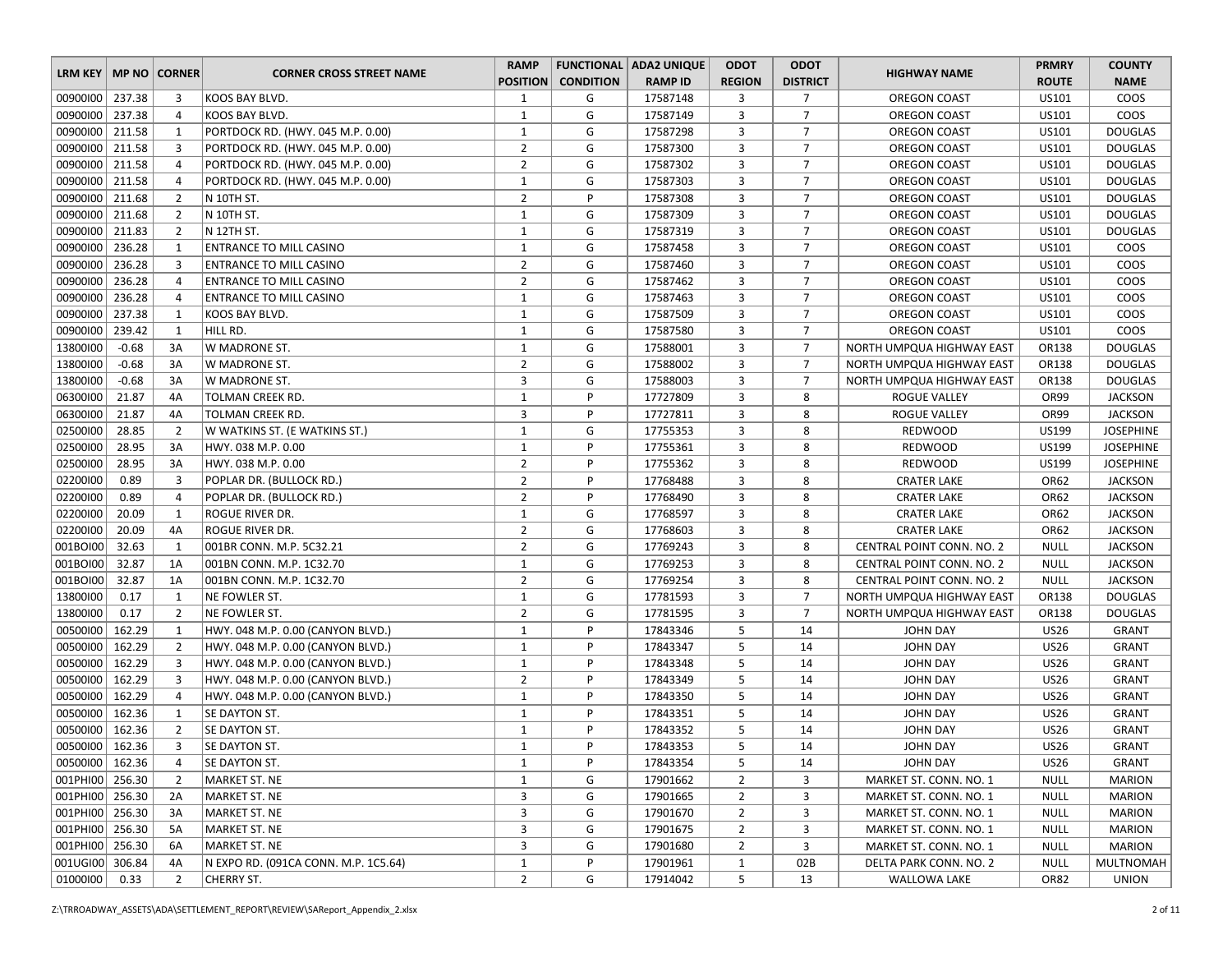| LRM KEY   MP NO   CORNER |        |                |                                 | <b>RAMP</b>     |                  | <b>FUNCTIONAL ADA2 UNIQUE</b> | <b>ODOT</b>   | <b>ODOT</b>     | <b>HIGHWAY NAME</b>   | <b>PRMRY</b> | <b>COUNTY</b> |
|--------------------------|--------|----------------|---------------------------------|-----------------|------------------|-------------------------------|---------------|-----------------|-----------------------|--------------|---------------|
|                          |        |                | <b>CORNER CROSS STREET NAME</b> | <b>POSITION</b> | <b>CONDITION</b> | <b>RAMP ID</b>                | <b>REGION</b> | <b>DISTRICT</b> |                       | <b>ROUTE</b> | <b>NAME</b>   |
| 01000100                 | 0.33   | 1              | CHERRY ST.                      | 1               | G                | 17914043                      | 5             | 13              | <b>WALLOWA LAKE</b>   | OR82         | <b>UNION</b>  |
| 01000100                 | 0.39   | $\overline{2}$ | <b>BALM ST.</b>                 | $\overline{2}$  | G                | 17914044                      | 5             | 13              | <b>WALLOWA LAKE</b>   | OR82         | <b>UNION</b>  |
| 01000100                 | 0.39   | 1              | BALM ST.                        | $\mathbf{1}$    | G                | 17914045                      | 5             | 13              | <b>WALLOWA LAKE</b>   | OR82         | <b>UNION</b>  |
| 01000100                 | 0.46   | 1              | WILLOW ST.                      | $\mathbf{1}$    | G                | 17914046                      | 5             | 13              | WALLOWA LAKE          | OR82         | <b>UNION</b>  |
| 01000100                 | 0.46   | $\overline{2}$ | WILLOW ST.                      | $\overline{2}$  | G                | 17914047                      | 5             | 13              | <b>WALLOWA LAKE</b>   | OR82         | <b>UNION</b>  |
| 01000100                 | 0.71   | $\overline{2}$ | ALBANY ST.                      | $\overline{2}$  | G                | 17914051                      | 5             | 13              | <b>WALLOWA LAKE</b>   | OR82         | <b>UNION</b>  |
| 01000100                 | 0.98   | $\overline{2}$ | 010AB CONN. M.P. 2C0.98         | $\overline{2}$  | G                | 17914055                      | 5             | 13              | <b>WALLOWA LAKE</b>   | OR82         | <b>UNION</b>  |
| 00700100   130.15        |        | 1              | HIGHLANDER AVE.                 | $\mathbf{1}$    | P                | 17991567                      | 5             | 14              | <b>CENTRAL OREGON</b> | <b>US20</b>  | <b>HARNEY</b> |
| 00700100 130.15          |        | $\overline{2}$ | HIGHLANDER AVE.                 | $\mathbf{1}$    | P                | 17991568                      | 5             | 14              | <b>CENTRAL OREGON</b> | <b>US20</b>  | <b>HARNEY</b> |
| 00700100                 | 130.15 | 3              | HIGHLANDER AVE.                 | $\mathbf{1}$    | P                | 17991569                      | 5             | 14              | <b>CENTRAL OREGON</b> | <b>US20</b>  | <b>HARNEY</b> |
| 00700100 130.15          |        | 3              | HIGHLANDER AVE.                 | $\overline{2}$  | P                | 17991570                      | 5             | 14              | <b>CENTRAL OREGON</b> | <b>US20</b>  | <b>HARNEY</b> |
| 00700100 130.15          |        | 4              | HIGHLANDER AVE.                 | $\mathbf{1}$    | P                | 17991571                      | 5             | 14              | <b>CENTRAL OREGON</b> | <b>US20</b>  | <b>HARNEY</b> |
| 00700100   130.15        |        | 4              | HIGHLANDER AVE.                 | $\overline{2}$  | P                | 17991572                      | 5             | 14              | <b>CENTRAL OREGON</b> | <b>US20</b>  | <b>HARNEY</b> |
| 00700100 130.44          |        | 1              | W PIERCE ST.                    | $\mathbf{1}$    | P                | 17991575                      | 5             | 14              | <b>CENTRAL OREGON</b> | <b>US20</b>  | <b>HARNEY</b> |
| 00700100                 | 130.44 | $\overline{2}$ | W PIERCE ST.                    | $\mathbf{1}$    | P                | 17991576                      | 5             | 14              | <b>CENTRAL OREGON</b> | <b>US20</b>  | <b>HARNEY</b> |
| 00700100 130.44          |        | 3              | W PIERCE ST.                    | $\mathbf{1}$    | P                | 17991577                      | 5             | 14              | <b>CENTRAL OREGON</b> | <b>US20</b>  | <b>HARNEY</b> |
| 00700100 130.44          |        | 4              | W PIERCE ST.                    | $\mathbf{1}$    | P                | 17991578                      | 5             | 14              | <b>CENTRAL OREGON</b> | <b>US20</b>  | <b>HARNEY</b> |
| 00700100 130.51          |        | 1              | HINES BLVD.                     | $\mathbf{1}$    | P                | 17991579                      | 5             | 14              | <b>CENTRAL OREGON</b> | <b>US20</b>  | <b>HARNEY</b> |
| 00700100 130.51          |        | $\overline{2}$ | HINES BLVD.                     | $\mathbf{1}$    | P                | 17991580                      | 5             | 14              | <b>CENTRAL OREGON</b> | <b>US20</b>  | <b>HARNEY</b> |
| 00700100 130.51          |        | 3              | HINES BLVD.                     | $\mathbf{1}$    | P                | 17991581                      | 5             | 14              | <b>CENTRAL OREGON</b> | <b>US20</b>  | <b>HARNEY</b> |
| 00700100   130.51        |        | 4              | HINES BLVD.                     | $\mathbf{1}$    | P                | 17991582                      | 5             | 14              | <b>CENTRAL OREGON</b> | <b>US20</b>  | <b>HARNEY</b> |
| 00700100 130.56          |        | $\mathbf{1}$   | W FILLMORE ST.                  | $\mathbf{1}$    | P                | 17991583                      | 5             | 14              | <b>CENTRAL OREGON</b> | <b>US20</b>  | <b>HARNEY</b> |
| 00700100 130.56          |        | $\overline{2}$ | W FILLMORE ST.                  | $\mathbf{1}$    | P                | 17991584                      | 5             | 14              | <b>CENTRAL OREGON</b> | <b>US20</b>  | <b>HARNEY</b> |
| 00700100 130.56          |        | 3              | W FILLMORE ST.                  | $\mathbf{1}$    | P                | 17991585                      | 5             | 14              | <b>CENTRAL OREGON</b> | <b>US20</b>  | <b>HARNEY</b> |
| 00700100 130.56          |        | 4              | W FILLMORE ST.                  | $\mathbf{1}$    | P                | 17991586                      | 5             | 14              | <b>CENTRAL OREGON</b> | <b>US20</b>  | <b>HARNEY</b> |
| 00700100 130.61          |        | $\mathbf{1}$   | S MCGOWEN AVE.                  | $\mathbf{1}$    | P                | 17991587                      | 5             | 14              | <b>CENTRAL OREGON</b> | <b>US20</b>  | <b>HARNEY</b> |
| 00700100 130.61          |        | $\overline{2}$ | S MCGOWEN AVE.                  | $\mathbf{1}$    | P                | 17991588                      | 5             | 14              | <b>CENTRAL OREGON</b> | <b>US20</b>  | <b>HARNEY</b> |
| 00700100                 | 130.61 | 3              | S MCGOWEN AVE.                  | $\mathbf{1}$    | P                | 17991589                      | 5             | 14              | <b>CENTRAL OREGON</b> | <b>US20</b>  | <b>HARNEY</b> |
| 00700100 130.61          |        | 4              | S MCGOWEN AVE.                  | $\mathbf{1}$    | P                | 17991590                      | 5             | 14              | <b>CENTRAL OREGON</b> | <b>US20</b>  | <b>HARNEY</b> |
| 00700100   130.67        |        | 1              | S LIBERTY AVE. (W TAYLOR ST.)   | $\mathbf{1}$    | P                | 17991591                      | 5             | 14              | <b>CENTRAL OREGON</b> | <b>US20</b>  | <b>HARNEY</b> |
| 00700100   130.67        |        | $\overline{2}$ | S LIBERTY AVE. (W TAYLOR ST.)   | $\mathbf{1}$    | P                | 17991592                      | 5             | 14              | <b>CENTRAL OREGON</b> | <b>US20</b>  | <b>HARNEY</b> |
| 00700100 130.67          |        | 3              | S LIBERTY AVE. (W TAYLOR ST.)   | $\mathbf{1}$    | P                | 17991593                      | 5             | 14              | <b>CENTRAL OREGON</b> | <b>US20</b>  | <b>HARNEY</b> |
| 00700100                 | 130.67 | $\overline{4}$ | S LIBERTY AVE. (W TAYLOR ST.)   | $\mathbf{1}$    | P                | 17991594                      | 5             | 14              | <b>CENTRAL OREGON</b> | <b>US20</b>  | <b>HARNEY</b> |
| 00700100 130.67          |        | 5              | S LIBERTY AVE. (W TAYLOR ST.)   | $\mathbf{1}$    | P                | 17991595                      | 5             | 14              | <b>CENTRAL OREGON</b> | <b>US20</b>  | <b>HARNEY</b> |
| 00700100 130.75          |        | $\mathbf{1}$   | S KEARNEY AVE.                  | $\mathbf{1}$    | P                | 17991596                      | 5             | 14              | <b>CENTRAL OREGON</b> | <b>US20</b>  | <b>HARNEY</b> |
| 00700100 130.75          |        | $\overline{2}$ | S KEARNEY AVE.                  | $\mathbf{1}$    | P                | 17991597                      | 5             | 14              | <b>CENTRAL OREGON</b> | <b>US20</b>  | <b>HARNEY</b> |
| 00700100   130.75        |        | 3              | S KEARNEY AVE.                  | $\mathbf{1}$    | P                | 17991598                      | 5             | 14              | <b>CENTRAL OREGON</b> | <b>US20</b>  | <b>HARNEY</b> |
| 00700100 130.75          |        | $\overline{4}$ | S KEARNEY AVE.                  | $\mathbf{1}$    | P                | 17991599                      | 5             | 14              | <b>CENTRAL OREGON</b> | <b>US20</b>  | <b>HARNEY</b> |
| 00700100   130.83        |        | 1              | S JUNTURA AVE.                  | $\mathbf{1}$    | P                | 17991600                      | 5             | 14              | <b>CENTRAL OREGON</b> | <b>US20</b>  | <b>HARNEY</b> |
| 00700100   130.83        |        | 1              | S JUNTURA AVE.                  | $\overline{2}$  | P                | 17991601                      | 5             | 14              | <b>CENTRAL OREGON</b> | <b>US20</b>  | <b>HARNEY</b> |
| 00700100 130.83          |        | $\overline{2}$ | S JUNTURA AVE.                  | $\mathbf{1}$    | P                | 17991602                      | 5             | 14              | <b>CENTRAL OREGON</b> | US20         | <b>HARNEY</b> |
| 00700100 130.83          |        | $\overline{2}$ | S JUNTURA AVE.                  | $\overline{2}$  | P                | 17991603                      | 5             | 14              | <b>CENTRAL OREGON</b> | <b>US20</b>  | HARNEY        |
| 00700100 130.83          |        | 3              | S JUNTURA AVE.                  | $\mathbf{1}$    | P                | 17991604                      | 5             | 14              | <b>CENTRAL OREGON</b> | <b>US20</b>  | <b>HARNEY</b> |
| 00700100 130.83          |        | 4              | S JUNTURA AVE.                  | $\mathbf{1}$    | P                | 17991605                      | 5             | 14              | <b>CENTRAL OREGON</b> | US20         | <b>HARNEY</b> |
| 00700100   130.90        |        | 1              | S IMPERIAL AVE.                 | 1               | P                | 17991606                      | 5             | 14              | <b>CENTRAL OREGON</b> | US20         | <b>HARNEY</b> |
| 00700100 130.90          |        | $\overline{2}$ | S IMPERIAL AVE.                 | $\mathbf{1}$    | P                | 17991607                      | 5             | 14              | <b>CENTRAL OREGON</b> | <b>US20</b>  | HARNEY        |
| 00700100   130.90        |        | 3              | S IMPERIAL AVE.                 | $\mathbf{1}$    | P                | 17991608                      | 5             | 14              | <b>CENTRAL OREGON</b> | <b>US20</b>  | <b>HARNEY</b> |
| 00700100   130.90        |        | 4              | S IMPERIAL AVE.                 | 1               | P                | 17991609                      | 5             | 14              | <b>CENTRAL OREGON</b> | <b>US20</b>  | <b>HARNEY</b> |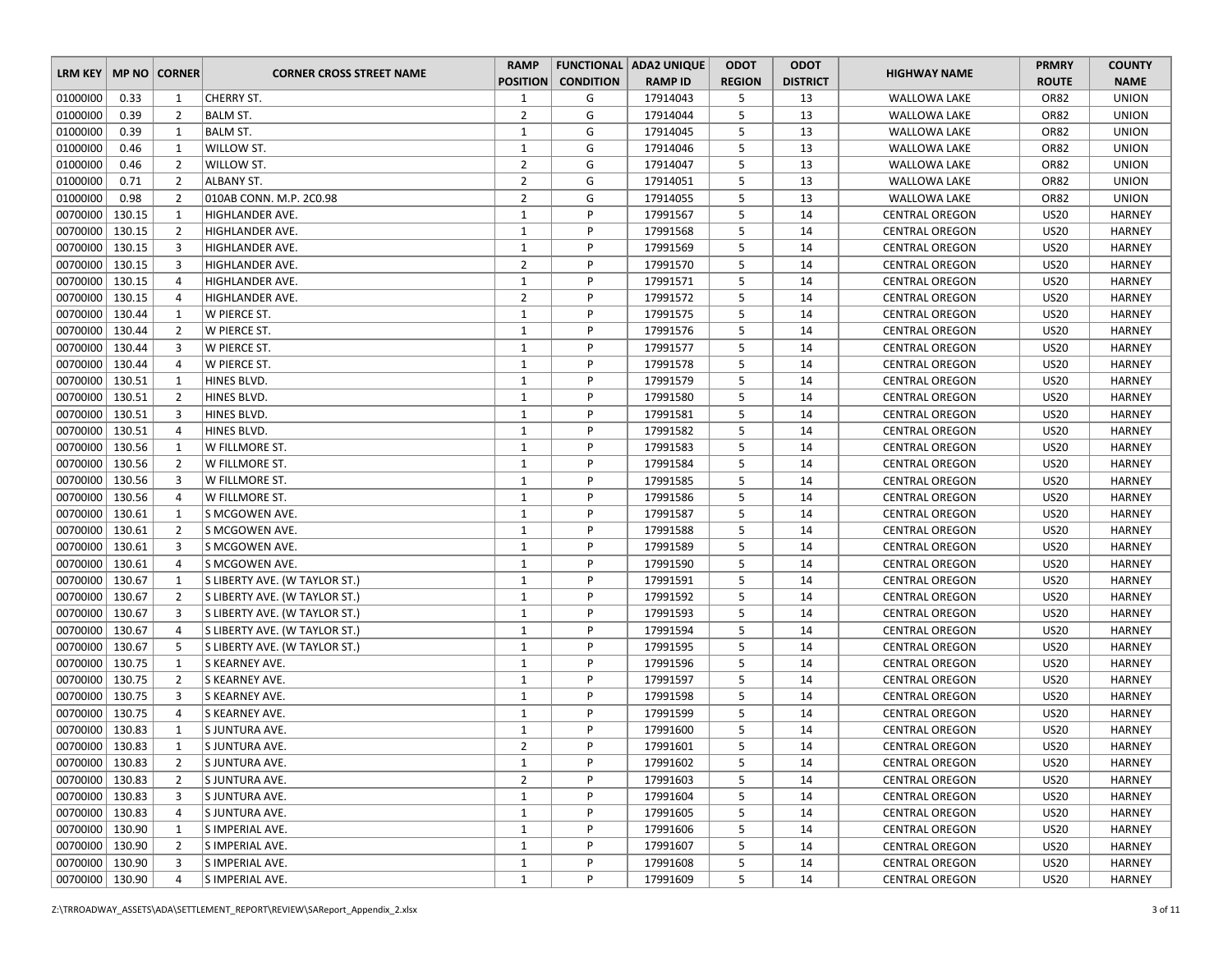| LRM KEY   MP NO   CORNER<br><b>HIGHWAY NAME</b><br><b>CORNER CROSS STREET NAME</b><br><b>POSITION</b><br><b>CONDITION</b><br><b>RAMP ID</b><br><b>REGION</b><br><b>DISTRICT</b><br><b>ROUTE</b><br><b>NAME</b><br>00700100<br>130.95<br>W VAN BUREN ST.<br>P<br>17991610<br>5<br><b>US20</b><br><b>HARNEY</b><br>1<br>1<br><b>CENTRAL OREGON</b><br>14<br>00700100 130.95<br>$\overline{2}$<br>$\mathbf{1}$<br>P<br>17991611<br>5<br>14<br><b>US20</b><br><b>HARNEY</b><br>W VAN BUREN ST.<br><b>CENTRAL OREGON</b><br>00700100 130.95<br>5<br>3<br>$\mathbf{1}$<br>P<br>14<br><b>US20</b><br>W VAN BUREN ST.<br>17991612<br><b>HARNEY</b><br><b>CENTRAL OREGON</b><br>00700100 130.95<br>$\mathbf{1}$<br>P<br>5<br>17991613<br>14<br><b>US20</b><br><b>HARNEY</b><br>4<br>W VAN BUREN ST.<br><b>CENTRAL OREGON</b><br>00700100   131.01<br>$\mathbf{1}$<br>G<br>17991614<br>5<br>14<br><b>US20</b><br>1<br>S HARNEY AVE.<br><b>CENTRAL OREGON</b><br><b>HARNEY</b><br>00700100 131.01<br>$\overline{2}$<br>$\mathbf{1}$<br>P<br>5<br><b>US20</b><br>S HARNEY AVE.<br>17991615<br>14<br><b>CENTRAL OREGON</b><br><b>HARNEY</b><br>00700100 131.01<br>5<br>3<br>S HARNEY AVE.<br>$\mathbf{1}$<br>P<br>17991616<br>14<br><b>US20</b><br><b>HARNEY</b><br><b>CENTRAL OREGON</b><br>00700100   131.01<br>$\mathbf{1}$<br>P<br>5<br>14<br><b>US20</b><br>4<br>S HARNEY AVE.<br>17991617<br><b>CENTRAL OREGON</b><br><b>HARNEY</b><br>00700100 131.04<br>G<br>5<br>$\overline{2}$<br>W JACKSON ST.<br>$\mathbf{1}$<br>17991618<br>14<br><b>US20</b><br><b>HARNEY</b><br><b>CENTRAL OREGON</b><br>00700100<br>131.04<br>$\mathbf{1}$<br>P<br>3<br>W JACKSON ST.<br>17991619<br>5<br>14<br><b>US20</b><br><b>HARNEY</b><br><b>CENTRAL OREGON</b><br>00700100 131.04<br>$\mathbf{1}$<br>5<br>4<br>W JACKSON ST.<br>P<br>17991620<br>14<br><b>US20</b><br><b>HARNEY</b><br><b>CENTRAL OREGON</b><br>00700100 131.04<br>5<br>5<br>$\mathbf{1}$<br>P<br>14<br><b>US20</b><br>W JACKSON ST.<br>17991621<br><b>CENTRAL OREGON</b><br><b>HARNEY</b><br>P<br>5<br>00700100   131.09<br>$\mathbf{1}$<br>17991622<br>14<br><b>US20</b><br><b>HARNEY</b><br>1<br>W MONROE ST.<br><b>CENTRAL OREGON</b><br>00700100 131.09<br>$\mathbf{1}$<br>5<br>$\overline{2}$<br>P<br>17991623<br>14<br><b>US20</b><br><b>HARNEY</b><br>W MONROE ST.<br><b>CENTRAL OREGON</b><br>00700100<br>3<br>$\mathbf{1}$<br>131.09<br>P<br>17991624<br>5<br>14<br><b>US20</b><br><b>HARNEY</b><br>W MONROE ST.<br><b>CENTRAL OREGON</b><br>00700100   131.09<br>$\mathbf{1}$<br>P<br>17991625<br>5<br><b>US20</b><br><b>HARNEY</b><br>4<br>W MONROE ST.<br>14<br><b>CENTRAL OREGON</b><br>00700100 131.12<br>$\overline{3}$<br>$\mathbf{1}$<br>G<br>17991626<br>5<br>14<br><b>US20</b><br>N GRAND AVE.<br><b>CENTRAL OREGON</b><br><b>HARNEY</b><br>00700100 131.12<br>$\mathbf{1}$<br>P<br>5<br>3A<br>N GRAND AVE.<br>17991627<br>14<br><b>US20</b><br><b>HARNEY</b><br><b>CENTRAL OREGON</b><br>00700100 131.12<br>$\overline{2}$<br>P<br>5<br>3A<br>N GRAND AVE.<br>17991628<br>14<br><b>US20</b><br><b>CENTRAL OREGON</b><br><b>HARNEY</b><br>00700100 131.12<br>$\mathbf{1}$<br>5<br>$\overline{4}$<br>N GRAND AVE.<br>P<br>17991629<br>14<br><b>US20</b><br><b>HARNEY</b><br><b>CENTRAL OREGON</b><br>00700100   131.16<br>$\mathbf{1}$<br>P<br>5<br>1<br>S FAIRVIEW AVE. (N FAIRVIEW AVE.)<br>17991630<br>14<br><b>CENTRAL OREGON</b><br>US20<br><b>HARNEY</b><br>$\overline{2}$<br>$\mathbf{1}$<br>P<br>5<br>00700100 131.16<br>17991631<br>14<br><b>US20</b><br><b>HARNEY</b><br>S FAIRVIEW AVE. (N FAIRVIEW AVE.)<br><b>CENTRAL OREGON</b><br>00700100 131.16<br>P<br>3<br>$\mathbf{1}$<br>17991632<br>5<br>14<br><b>US20</b><br><b>HARNEY</b><br>S FAIRVIEW AVE. (N FAIRVIEW AVE.)<br><b>CENTRAL OREGON</b> |
|------------------------------------------------------------------------------------------------------------------------------------------------------------------------------------------------------------------------------------------------------------------------------------------------------------------------------------------------------------------------------------------------------------------------------------------------------------------------------------------------------------------------------------------------------------------------------------------------------------------------------------------------------------------------------------------------------------------------------------------------------------------------------------------------------------------------------------------------------------------------------------------------------------------------------------------------------------------------------------------------------------------------------------------------------------------------------------------------------------------------------------------------------------------------------------------------------------------------------------------------------------------------------------------------------------------------------------------------------------------------------------------------------------------------------------------------------------------------------------------------------------------------------------------------------------------------------------------------------------------------------------------------------------------------------------------------------------------------------------------------------------------------------------------------------------------------------------------------------------------------------------------------------------------------------------------------------------------------------------------------------------------------------------------------------------------------------------------------------------------------------------------------------------------------------------------------------------------------------------------------------------------------------------------------------------------------------------------------------------------------------------------------------------------------------------------------------------------------------------------------------------------------------------------------------------------------------------------------------------------------------------------------------------------------------------------------------------------------------------------------------------------------------------------------------------------------------------------------------------------------------------------------------------------------------------------------------------------------------------------------------------------------------------------------------------------------------------------------------------------------------------------------------------------------------------------------------------------------------------------------------------------------------------------------------------------------------------------------------------------------------------------------------------------------------------------------------------------------------------------------------------------------------------------------------------------------------------------------------------------------------------------------------------------------------------------------------------------------------------------------------------------------------|
|                                                                                                                                                                                                                                                                                                                                                                                                                                                                                                                                                                                                                                                                                                                                                                                                                                                                                                                                                                                                                                                                                                                                                                                                                                                                                                                                                                                                                                                                                                                                                                                                                                                                                                                                                                                                                                                                                                                                                                                                                                                                                                                                                                                                                                                                                                                                                                                                                                                                                                                                                                                                                                                                                                                                                                                                                                                                                                                                                                                                                                                                                                                                                                                                                                                                                                                                                                                                                                                                                                                                                                                                                                                                                                                                                                              |
|                                                                                                                                                                                                                                                                                                                                                                                                                                                                                                                                                                                                                                                                                                                                                                                                                                                                                                                                                                                                                                                                                                                                                                                                                                                                                                                                                                                                                                                                                                                                                                                                                                                                                                                                                                                                                                                                                                                                                                                                                                                                                                                                                                                                                                                                                                                                                                                                                                                                                                                                                                                                                                                                                                                                                                                                                                                                                                                                                                                                                                                                                                                                                                                                                                                                                                                                                                                                                                                                                                                                                                                                                                                                                                                                                                              |
|                                                                                                                                                                                                                                                                                                                                                                                                                                                                                                                                                                                                                                                                                                                                                                                                                                                                                                                                                                                                                                                                                                                                                                                                                                                                                                                                                                                                                                                                                                                                                                                                                                                                                                                                                                                                                                                                                                                                                                                                                                                                                                                                                                                                                                                                                                                                                                                                                                                                                                                                                                                                                                                                                                                                                                                                                                                                                                                                                                                                                                                                                                                                                                                                                                                                                                                                                                                                                                                                                                                                                                                                                                                                                                                                                                              |
|                                                                                                                                                                                                                                                                                                                                                                                                                                                                                                                                                                                                                                                                                                                                                                                                                                                                                                                                                                                                                                                                                                                                                                                                                                                                                                                                                                                                                                                                                                                                                                                                                                                                                                                                                                                                                                                                                                                                                                                                                                                                                                                                                                                                                                                                                                                                                                                                                                                                                                                                                                                                                                                                                                                                                                                                                                                                                                                                                                                                                                                                                                                                                                                                                                                                                                                                                                                                                                                                                                                                                                                                                                                                                                                                                                              |
|                                                                                                                                                                                                                                                                                                                                                                                                                                                                                                                                                                                                                                                                                                                                                                                                                                                                                                                                                                                                                                                                                                                                                                                                                                                                                                                                                                                                                                                                                                                                                                                                                                                                                                                                                                                                                                                                                                                                                                                                                                                                                                                                                                                                                                                                                                                                                                                                                                                                                                                                                                                                                                                                                                                                                                                                                                                                                                                                                                                                                                                                                                                                                                                                                                                                                                                                                                                                                                                                                                                                                                                                                                                                                                                                                                              |
|                                                                                                                                                                                                                                                                                                                                                                                                                                                                                                                                                                                                                                                                                                                                                                                                                                                                                                                                                                                                                                                                                                                                                                                                                                                                                                                                                                                                                                                                                                                                                                                                                                                                                                                                                                                                                                                                                                                                                                                                                                                                                                                                                                                                                                                                                                                                                                                                                                                                                                                                                                                                                                                                                                                                                                                                                                                                                                                                                                                                                                                                                                                                                                                                                                                                                                                                                                                                                                                                                                                                                                                                                                                                                                                                                                              |
|                                                                                                                                                                                                                                                                                                                                                                                                                                                                                                                                                                                                                                                                                                                                                                                                                                                                                                                                                                                                                                                                                                                                                                                                                                                                                                                                                                                                                                                                                                                                                                                                                                                                                                                                                                                                                                                                                                                                                                                                                                                                                                                                                                                                                                                                                                                                                                                                                                                                                                                                                                                                                                                                                                                                                                                                                                                                                                                                                                                                                                                                                                                                                                                                                                                                                                                                                                                                                                                                                                                                                                                                                                                                                                                                                                              |
|                                                                                                                                                                                                                                                                                                                                                                                                                                                                                                                                                                                                                                                                                                                                                                                                                                                                                                                                                                                                                                                                                                                                                                                                                                                                                                                                                                                                                                                                                                                                                                                                                                                                                                                                                                                                                                                                                                                                                                                                                                                                                                                                                                                                                                                                                                                                                                                                                                                                                                                                                                                                                                                                                                                                                                                                                                                                                                                                                                                                                                                                                                                                                                                                                                                                                                                                                                                                                                                                                                                                                                                                                                                                                                                                                                              |
|                                                                                                                                                                                                                                                                                                                                                                                                                                                                                                                                                                                                                                                                                                                                                                                                                                                                                                                                                                                                                                                                                                                                                                                                                                                                                                                                                                                                                                                                                                                                                                                                                                                                                                                                                                                                                                                                                                                                                                                                                                                                                                                                                                                                                                                                                                                                                                                                                                                                                                                                                                                                                                                                                                                                                                                                                                                                                                                                                                                                                                                                                                                                                                                                                                                                                                                                                                                                                                                                                                                                                                                                                                                                                                                                                                              |
|                                                                                                                                                                                                                                                                                                                                                                                                                                                                                                                                                                                                                                                                                                                                                                                                                                                                                                                                                                                                                                                                                                                                                                                                                                                                                                                                                                                                                                                                                                                                                                                                                                                                                                                                                                                                                                                                                                                                                                                                                                                                                                                                                                                                                                                                                                                                                                                                                                                                                                                                                                                                                                                                                                                                                                                                                                                                                                                                                                                                                                                                                                                                                                                                                                                                                                                                                                                                                                                                                                                                                                                                                                                                                                                                                                              |
|                                                                                                                                                                                                                                                                                                                                                                                                                                                                                                                                                                                                                                                                                                                                                                                                                                                                                                                                                                                                                                                                                                                                                                                                                                                                                                                                                                                                                                                                                                                                                                                                                                                                                                                                                                                                                                                                                                                                                                                                                                                                                                                                                                                                                                                                                                                                                                                                                                                                                                                                                                                                                                                                                                                                                                                                                                                                                                                                                                                                                                                                                                                                                                                                                                                                                                                                                                                                                                                                                                                                                                                                                                                                                                                                                                              |
|                                                                                                                                                                                                                                                                                                                                                                                                                                                                                                                                                                                                                                                                                                                                                                                                                                                                                                                                                                                                                                                                                                                                                                                                                                                                                                                                                                                                                                                                                                                                                                                                                                                                                                                                                                                                                                                                                                                                                                                                                                                                                                                                                                                                                                                                                                                                                                                                                                                                                                                                                                                                                                                                                                                                                                                                                                                                                                                                                                                                                                                                                                                                                                                                                                                                                                                                                                                                                                                                                                                                                                                                                                                                                                                                                                              |
|                                                                                                                                                                                                                                                                                                                                                                                                                                                                                                                                                                                                                                                                                                                                                                                                                                                                                                                                                                                                                                                                                                                                                                                                                                                                                                                                                                                                                                                                                                                                                                                                                                                                                                                                                                                                                                                                                                                                                                                                                                                                                                                                                                                                                                                                                                                                                                                                                                                                                                                                                                                                                                                                                                                                                                                                                                                                                                                                                                                                                                                                                                                                                                                                                                                                                                                                                                                                                                                                                                                                                                                                                                                                                                                                                                              |
|                                                                                                                                                                                                                                                                                                                                                                                                                                                                                                                                                                                                                                                                                                                                                                                                                                                                                                                                                                                                                                                                                                                                                                                                                                                                                                                                                                                                                                                                                                                                                                                                                                                                                                                                                                                                                                                                                                                                                                                                                                                                                                                                                                                                                                                                                                                                                                                                                                                                                                                                                                                                                                                                                                                                                                                                                                                                                                                                                                                                                                                                                                                                                                                                                                                                                                                                                                                                                                                                                                                                                                                                                                                                                                                                                                              |
|                                                                                                                                                                                                                                                                                                                                                                                                                                                                                                                                                                                                                                                                                                                                                                                                                                                                                                                                                                                                                                                                                                                                                                                                                                                                                                                                                                                                                                                                                                                                                                                                                                                                                                                                                                                                                                                                                                                                                                                                                                                                                                                                                                                                                                                                                                                                                                                                                                                                                                                                                                                                                                                                                                                                                                                                                                                                                                                                                                                                                                                                                                                                                                                                                                                                                                                                                                                                                                                                                                                                                                                                                                                                                                                                                                              |
|                                                                                                                                                                                                                                                                                                                                                                                                                                                                                                                                                                                                                                                                                                                                                                                                                                                                                                                                                                                                                                                                                                                                                                                                                                                                                                                                                                                                                                                                                                                                                                                                                                                                                                                                                                                                                                                                                                                                                                                                                                                                                                                                                                                                                                                                                                                                                                                                                                                                                                                                                                                                                                                                                                                                                                                                                                                                                                                                                                                                                                                                                                                                                                                                                                                                                                                                                                                                                                                                                                                                                                                                                                                                                                                                                                              |
|                                                                                                                                                                                                                                                                                                                                                                                                                                                                                                                                                                                                                                                                                                                                                                                                                                                                                                                                                                                                                                                                                                                                                                                                                                                                                                                                                                                                                                                                                                                                                                                                                                                                                                                                                                                                                                                                                                                                                                                                                                                                                                                                                                                                                                                                                                                                                                                                                                                                                                                                                                                                                                                                                                                                                                                                                                                                                                                                                                                                                                                                                                                                                                                                                                                                                                                                                                                                                                                                                                                                                                                                                                                                                                                                                                              |
|                                                                                                                                                                                                                                                                                                                                                                                                                                                                                                                                                                                                                                                                                                                                                                                                                                                                                                                                                                                                                                                                                                                                                                                                                                                                                                                                                                                                                                                                                                                                                                                                                                                                                                                                                                                                                                                                                                                                                                                                                                                                                                                                                                                                                                                                                                                                                                                                                                                                                                                                                                                                                                                                                                                                                                                                                                                                                                                                                                                                                                                                                                                                                                                                                                                                                                                                                                                                                                                                                                                                                                                                                                                                                                                                                                              |
|                                                                                                                                                                                                                                                                                                                                                                                                                                                                                                                                                                                                                                                                                                                                                                                                                                                                                                                                                                                                                                                                                                                                                                                                                                                                                                                                                                                                                                                                                                                                                                                                                                                                                                                                                                                                                                                                                                                                                                                                                                                                                                                                                                                                                                                                                                                                                                                                                                                                                                                                                                                                                                                                                                                                                                                                                                                                                                                                                                                                                                                                                                                                                                                                                                                                                                                                                                                                                                                                                                                                                                                                                                                                                                                                                                              |
|                                                                                                                                                                                                                                                                                                                                                                                                                                                                                                                                                                                                                                                                                                                                                                                                                                                                                                                                                                                                                                                                                                                                                                                                                                                                                                                                                                                                                                                                                                                                                                                                                                                                                                                                                                                                                                                                                                                                                                                                                                                                                                                                                                                                                                                                                                                                                                                                                                                                                                                                                                                                                                                                                                                                                                                                                                                                                                                                                                                                                                                                                                                                                                                                                                                                                                                                                                                                                                                                                                                                                                                                                                                                                                                                                                              |
|                                                                                                                                                                                                                                                                                                                                                                                                                                                                                                                                                                                                                                                                                                                                                                                                                                                                                                                                                                                                                                                                                                                                                                                                                                                                                                                                                                                                                                                                                                                                                                                                                                                                                                                                                                                                                                                                                                                                                                                                                                                                                                                                                                                                                                                                                                                                                                                                                                                                                                                                                                                                                                                                                                                                                                                                                                                                                                                                                                                                                                                                                                                                                                                                                                                                                                                                                                                                                                                                                                                                                                                                                                                                                                                                                                              |
|                                                                                                                                                                                                                                                                                                                                                                                                                                                                                                                                                                                                                                                                                                                                                                                                                                                                                                                                                                                                                                                                                                                                                                                                                                                                                                                                                                                                                                                                                                                                                                                                                                                                                                                                                                                                                                                                                                                                                                                                                                                                                                                                                                                                                                                                                                                                                                                                                                                                                                                                                                                                                                                                                                                                                                                                                                                                                                                                                                                                                                                                                                                                                                                                                                                                                                                                                                                                                                                                                                                                                                                                                                                                                                                                                                              |
|                                                                                                                                                                                                                                                                                                                                                                                                                                                                                                                                                                                                                                                                                                                                                                                                                                                                                                                                                                                                                                                                                                                                                                                                                                                                                                                                                                                                                                                                                                                                                                                                                                                                                                                                                                                                                                                                                                                                                                                                                                                                                                                                                                                                                                                                                                                                                                                                                                                                                                                                                                                                                                                                                                                                                                                                                                                                                                                                                                                                                                                                                                                                                                                                                                                                                                                                                                                                                                                                                                                                                                                                                                                                                                                                                                              |
|                                                                                                                                                                                                                                                                                                                                                                                                                                                                                                                                                                                                                                                                                                                                                                                                                                                                                                                                                                                                                                                                                                                                                                                                                                                                                                                                                                                                                                                                                                                                                                                                                                                                                                                                                                                                                                                                                                                                                                                                                                                                                                                                                                                                                                                                                                                                                                                                                                                                                                                                                                                                                                                                                                                                                                                                                                                                                                                                                                                                                                                                                                                                                                                                                                                                                                                                                                                                                                                                                                                                                                                                                                                                                                                                                                              |
| 00700100 131.16<br>$\mathbf{1}$<br>P<br>17991633<br>5<br><b>US20</b><br>4<br>S FAIRVIEW AVE. (N FAIRVIEW AVE.)<br>14<br><b>CENTRAL OREGON</b><br><b>HARNEY</b>                                                                                                                                                                                                                                                                                                                                                                                                                                                                                                                                                                                                                                                                                                                                                                                                                                                                                                                                                                                                                                                                                                                                                                                                                                                                                                                                                                                                                                                                                                                                                                                                                                                                                                                                                                                                                                                                                                                                                                                                                                                                                                                                                                                                                                                                                                                                                                                                                                                                                                                                                                                                                                                                                                                                                                                                                                                                                                                                                                                                                                                                                                                                                                                                                                                                                                                                                                                                                                                                                                                                                                                                               |
| 00700100 131.23<br>$\mathbf{1}$<br>P<br>17991634<br>5<br><b>US20</b><br><b>HARNEY</b><br>1<br>S EGAN AVE. (N EGAN AVE.)<br>14<br><b>CENTRAL OREGON</b>                                                                                                                                                                                                                                                                                                                                                                                                                                                                                                                                                                                                                                                                                                                                                                                                                                                                                                                                                                                                                                                                                                                                                                                                                                                                                                                                                                                                                                                                                                                                                                                                                                                                                                                                                                                                                                                                                                                                                                                                                                                                                                                                                                                                                                                                                                                                                                                                                                                                                                                                                                                                                                                                                                                                                                                                                                                                                                                                                                                                                                                                                                                                                                                                                                                                                                                                                                                                                                                                                                                                                                                                                       |
| 00700100 131.23<br>$\overline{2}$<br>5<br>$\mathbf{1}$<br>P<br>17991635<br>14<br><b>US20</b><br><b>HARNEY</b><br>S EGAN AVE. (N EGAN AVE.)<br><b>CENTRAL OREGON</b>                                                                                                                                                                                                                                                                                                                                                                                                                                                                                                                                                                                                                                                                                                                                                                                                                                                                                                                                                                                                                                                                                                                                                                                                                                                                                                                                                                                                                                                                                                                                                                                                                                                                                                                                                                                                                                                                                                                                                                                                                                                                                                                                                                                                                                                                                                                                                                                                                                                                                                                                                                                                                                                                                                                                                                                                                                                                                                                                                                                                                                                                                                                                                                                                                                                                                                                                                                                                                                                                                                                                                                                                          |
| 00700100 131.23<br>$\mathbf{1}$<br>5<br>$\overline{2}$<br>P<br>17991636<br>14<br><b>US20</b><br><b>HARNEY</b><br>S EGAN AVE. (N EGAN AVE.)<br><b>CENTRAL OREGON</b>                                                                                                                                                                                                                                                                                                                                                                                                                                                                                                                                                                                                                                                                                                                                                                                                                                                                                                                                                                                                                                                                                                                                                                                                                                                                                                                                                                                                                                                                                                                                                                                                                                                                                                                                                                                                                                                                                                                                                                                                                                                                                                                                                                                                                                                                                                                                                                                                                                                                                                                                                                                                                                                                                                                                                                                                                                                                                                                                                                                                                                                                                                                                                                                                                                                                                                                                                                                                                                                                                                                                                                                                          |
| 00700100 131.23<br>$\overline{2}$<br>P<br>5<br>$\overline{2}$<br>17991637<br>14<br><b>US20</b><br> S EGAN AVE. (N EGAN AVE.)<br><b>CENTRAL OREGON</b><br><b>HARNEY</b>                                                                                                                                                                                                                                                                                                                                                                                                                                                                                                                                                                                                                                                                                                                                                                                                                                                                                                                                                                                                                                                                                                                                                                                                                                                                                                                                                                                                                                                                                                                                                                                                                                                                                                                                                                                                                                                                                                                                                                                                                                                                                                                                                                                                                                                                                                                                                                                                                                                                                                                                                                                                                                                                                                                                                                                                                                                                                                                                                                                                                                                                                                                                                                                                                                                                                                                                                                                                                                                                                                                                                                                                       |
| 00700100 131.23<br>3<br>$\mathbf{1}$<br>P<br>17991638<br>5<br>14<br><b>US20</b><br><b>HARNEY</b><br>S EGAN AVE. (N EGAN AVE.)<br><b>CENTRAL OREGON</b>                                                                                                                                                                                                                                                                                                                                                                                                                                                                                                                                                                                                                                                                                                                                                                                                                                                                                                                                                                                                                                                                                                                                                                                                                                                                                                                                                                                                                                                                                                                                                                                                                                                                                                                                                                                                                                                                                                                                                                                                                                                                                                                                                                                                                                                                                                                                                                                                                                                                                                                                                                                                                                                                                                                                                                                                                                                                                                                                                                                                                                                                                                                                                                                                                                                                                                                                                                                                                                                                                                                                                                                                                       |
| $\overline{2}$<br>00700100   131.23<br>3<br>P<br>5<br>14<br><b>US20</b><br><b>HARNEY</b><br>S EGAN AVE. (N EGAN AVE.)<br>17991639<br><b>CENTRAL OREGON</b>                                                                                                                                                                                                                                                                                                                                                                                                                                                                                                                                                                                                                                                                                                                                                                                                                                                                                                                                                                                                                                                                                                                                                                                                                                                                                                                                                                                                                                                                                                                                                                                                                                                                                                                                                                                                                                                                                                                                                                                                                                                                                                                                                                                                                                                                                                                                                                                                                                                                                                                                                                                                                                                                                                                                                                                                                                                                                                                                                                                                                                                                                                                                                                                                                                                                                                                                                                                                                                                                                                                                                                                                                   |
| P<br>5<br>00700100   131.23<br>$\overline{4}$<br>$\mathbf{1}$<br>17991640<br>14<br><b>US20</b><br><b>HARNEY</b><br>S EGAN AVE. (N EGAN AVE.)<br><b>CENTRAL OREGON</b>                                                                                                                                                                                                                                                                                                                                                                                                                                                                                                                                                                                                                                                                                                                                                                                                                                                                                                                                                                                                                                                                                                                                                                                                                                                                                                                                                                                                                                                                                                                                                                                                                                                                                                                                                                                                                                                                                                                                                                                                                                                                                                                                                                                                                                                                                                                                                                                                                                                                                                                                                                                                                                                                                                                                                                                                                                                                                                                                                                                                                                                                                                                                                                                                                                                                                                                                                                                                                                                                                                                                                                                                        |
| 00700100 131.23<br>$\overline{2}$<br>P<br>17991641<br>5<br>14<br><b>US20</b><br>4<br> S EGAN AVE. (N EGAN AVE.)<br><b>CENTRAL OREGON</b><br><b>HARNEY</b>                                                                                                                                                                                                                                                                                                                                                                                                                                                                                                                                                                                                                                                                                                                                                                                                                                                                                                                                                                                                                                                                                                                                                                                                                                                                                                                                                                                                                                                                                                                                                                                                                                                                                                                                                                                                                                                                                                                                                                                                                                                                                                                                                                                                                                                                                                                                                                                                                                                                                                                                                                                                                                                                                                                                                                                                                                                                                                                                                                                                                                                                                                                                                                                                                                                                                                                                                                                                                                                                                                                                                                                                                    |
| 00700100<br>131.28<br>$\mathbf{1}$<br>$\mathbf{1}$<br>P<br>17991642<br>5<br>14<br><b>US20</b><br><b>HARNEY</b><br>S DIAMOND AVE. (N DIAMOND AVE.)<br><b>CENTRAL OREGON</b>                                                                                                                                                                                                                                                                                                                                                                                                                                                                                                                                                                                                                                                                                                                                                                                                                                                                                                                                                                                                                                                                                                                                                                                                                                                                                                                                                                                                                                                                                                                                                                                                                                                                                                                                                                                                                                                                                                                                                                                                                                                                                                                                                                                                                                                                                                                                                                                                                                                                                                                                                                                                                                                                                                                                                                                                                                                                                                                                                                                                                                                                                                                                                                                                                                                                                                                                                                                                                                                                                                                                                                                                   |
| 00700100 131.28<br>$\overline{2}$<br>$\mathbf{1}$<br>P<br>17991643<br>5<br>14<br><b>US20</b><br><b>HARNEY</b><br>S DIAMOND AVE. (N DIAMOND AVE.)<br><b>CENTRAL OREGON</b>                                                                                                                                                                                                                                                                                                                                                                                                                                                                                                                                                                                                                                                                                                                                                                                                                                                                                                                                                                                                                                                                                                                                                                                                                                                                                                                                                                                                                                                                                                                                                                                                                                                                                                                                                                                                                                                                                                                                                                                                                                                                                                                                                                                                                                                                                                                                                                                                                                                                                                                                                                                                                                                                                                                                                                                                                                                                                                                                                                                                                                                                                                                                                                                                                                                                                                                                                                                                                                                                                                                                                                                                    |
| $\overline{2}$<br>5<br>00700100   131.28<br>$\mathbf{1}$<br>P<br>14<br><b>US20</b><br>S DIAMOND AVE. (N DIAMOND AVE.)<br>17991644<br><b>HARNEY</b><br><b>CENTRAL OREGON</b>                                                                                                                                                                                                                                                                                                                                                                                                                                                                                                                                                                                                                                                                                                                                                                                                                                                                                                                                                                                                                                                                                                                                                                                                                                                                                                                                                                                                                                                                                                                                                                                                                                                                                                                                                                                                                                                                                                                                                                                                                                                                                                                                                                                                                                                                                                                                                                                                                                                                                                                                                                                                                                                                                                                                                                                                                                                                                                                                                                                                                                                                                                                                                                                                                                                                                                                                                                                                                                                                                                                                                                                                  |
| $\overline{2}$<br>5<br>00700100 131.28<br>$\overline{2}$<br>P<br>17991645<br>14<br><b>US20</b><br><b>HARNEY</b><br>S DIAMOND AVE. (N DIAMOND AVE.)<br><b>CENTRAL OREGON</b>                                                                                                                                                                                                                                                                                                                                                                                                                                                                                                                                                                                                                                                                                                                                                                                                                                                                                                                                                                                                                                                                                                                                                                                                                                                                                                                                                                                                                                                                                                                                                                                                                                                                                                                                                                                                                                                                                                                                                                                                                                                                                                                                                                                                                                                                                                                                                                                                                                                                                                                                                                                                                                                                                                                                                                                                                                                                                                                                                                                                                                                                                                                                                                                                                                                                                                                                                                                                                                                                                                                                                                                                  |
| P<br>5<br>00700100   131.28<br>3<br>$\mathbf{1}$<br>17991646<br>14<br><b>US20</b><br>S DIAMOND AVE. (N DIAMOND AVE.)<br><b>CENTRAL OREGON</b><br><b>HARNEY</b>                                                                                                                                                                                                                                                                                                                                                                                                                                                                                                                                                                                                                                                                                                                                                                                                                                                                                                                                                                                                                                                                                                                                                                                                                                                                                                                                                                                                                                                                                                                                                                                                                                                                                                                                                                                                                                                                                                                                                                                                                                                                                                                                                                                                                                                                                                                                                                                                                                                                                                                                                                                                                                                                                                                                                                                                                                                                                                                                                                                                                                                                                                                                                                                                                                                                                                                                                                                                                                                                                                                                                                                                               |
| 00700100 131.28<br>3<br>$\overline{2}$<br>5<br>P<br>14<br><b>US20</b><br>S DIAMOND AVE. (N DIAMOND AVE.)<br>17991647<br><b>CENTRAL OREGON</b><br><b>HARNEY</b>                                                                                                                                                                                                                                                                                                                                                                                                                                                                                                                                                                                                                                                                                                                                                                                                                                                                                                                                                                                                                                                                                                                                                                                                                                                                                                                                                                                                                                                                                                                                                                                                                                                                                                                                                                                                                                                                                                                                                                                                                                                                                                                                                                                                                                                                                                                                                                                                                                                                                                                                                                                                                                                                                                                                                                                                                                                                                                                                                                                                                                                                                                                                                                                                                                                                                                                                                                                                                                                                                                                                                                                                               |
| 00700100   131.28<br>$\mathbf{1}$<br>P<br>17991648<br>5<br>14<br><b>US20</b><br>4<br>S DIAMOND AVE. (N DIAMOND AVE.)<br><b>CENTRAL OREGON</b><br><b>HARNEY</b>                                                                                                                                                                                                                                                                                                                                                                                                                                                                                                                                                                                                                                                                                                                                                                                                                                                                                                                                                                                                                                                                                                                                                                                                                                                                                                                                                                                                                                                                                                                                                                                                                                                                                                                                                                                                                                                                                                                                                                                                                                                                                                                                                                                                                                                                                                                                                                                                                                                                                                                                                                                                                                                                                                                                                                                                                                                                                                                                                                                                                                                                                                                                                                                                                                                                                                                                                                                                                                                                                                                                                                                                               |
| $\overline{2}$<br>P<br>5<br>00700100   131.28<br>14<br><b>US20</b><br>4<br>S DIAMOND AVE. (N DIAMOND AVE.)<br>17991649<br><b>CENTRAL OREGON</b><br><b>HARNEY</b>                                                                                                                                                                                                                                                                                                                                                                                                                                                                                                                                                                                                                                                                                                                                                                                                                                                                                                                                                                                                                                                                                                                                                                                                                                                                                                                                                                                                                                                                                                                                                                                                                                                                                                                                                                                                                                                                                                                                                                                                                                                                                                                                                                                                                                                                                                                                                                                                                                                                                                                                                                                                                                                                                                                                                                                                                                                                                                                                                                                                                                                                                                                                                                                                                                                                                                                                                                                                                                                                                                                                                                                                             |
| 00700100   131.33<br>S COURT AVE. (N COURT AVE.)<br>P<br>17991650<br>5<br>$\mathbf{1}$<br><b>CENTRAL OREGON</b><br>US20<br><b>HARNEY</b><br>$\mathbf{1}$<br>14                                                                                                                                                                                                                                                                                                                                                                                                                                                                                                                                                                                                                                                                                                                                                                                                                                                                                                                                                                                                                                                                                                                                                                                                                                                                                                                                                                                                                                                                                                                                                                                                                                                                                                                                                                                                                                                                                                                                                                                                                                                                                                                                                                                                                                                                                                                                                                                                                                                                                                                                                                                                                                                                                                                                                                                                                                                                                                                                                                                                                                                                                                                                                                                                                                                                                                                                                                                                                                                                                                                                                                                                               |
| 00700100 131.33<br>$\overline{2}$<br>$\mathbf{1}$<br>S COURT AVE. (N COURT AVE.)<br>P<br>17991651<br>5<br>14<br><b>CENTRAL OREGON</b><br><b>US20</b><br><b>HARNEY</b>                                                                                                                                                                                                                                                                                                                                                                                                                                                                                                                                                                                                                                                                                                                                                                                                                                                                                                                                                                                                                                                                                                                                                                                                                                                                                                                                                                                                                                                                                                                                                                                                                                                                                                                                                                                                                                                                                                                                                                                                                                                                                                                                                                                                                                                                                                                                                                                                                                                                                                                                                                                                                                                                                                                                                                                                                                                                                                                                                                                                                                                                                                                                                                                                                                                                                                                                                                                                                                                                                                                                                                                                        |
| 00700100 131.33<br>$\overline{2}$<br>S COURT AVE. (N COURT AVE.)<br>$\mathbf{1}$<br>P<br>17991652<br>5<br>14<br><b>CENTRAL OREGON</b><br><b>US20</b><br><b>HARNEY</b>                                                                                                                                                                                                                                                                                                                                                                                                                                                                                                                                                                                                                                                                                                                                                                                                                                                                                                                                                                                                                                                                                                                                                                                                                                                                                                                                                                                                                                                                                                                                                                                                                                                                                                                                                                                                                                                                                                                                                                                                                                                                                                                                                                                                                                                                                                                                                                                                                                                                                                                                                                                                                                                                                                                                                                                                                                                                                                                                                                                                                                                                                                                                                                                                                                                                                                                                                                                                                                                                                                                                                                                                        |
| $\overline{2}$<br>00700100 131.33<br>$\overline{2}$<br>S COURT AVE. (N COURT AVE.)<br>P<br>5<br>14<br>17991653<br><b>CENTRAL OREGON</b><br>US20<br><b>HARNEY</b>                                                                                                                                                                                                                                                                                                                                                                                                                                                                                                                                                                                                                                                                                                                                                                                                                                                                                                                                                                                                                                                                                                                                                                                                                                                                                                                                                                                                                                                                                                                                                                                                                                                                                                                                                                                                                                                                                                                                                                                                                                                                                                                                                                                                                                                                                                                                                                                                                                                                                                                                                                                                                                                                                                                                                                                                                                                                                                                                                                                                                                                                                                                                                                                                                                                                                                                                                                                                                                                                                                                                                                                                             |
| 00700100 131.33<br>3<br>S COURT AVE. (N COURT AVE.)<br>P<br>5<br>14<br>1<br>17991654<br><b>CENTRAL OREGON</b><br>US20<br><b>HARNEY</b>                                                                                                                                                                                                                                                                                                                                                                                                                                                                                                                                                                                                                                                                                                                                                                                                                                                                                                                                                                                                                                                                                                                                                                                                                                                                                                                                                                                                                                                                                                                                                                                                                                                                                                                                                                                                                                                                                                                                                                                                                                                                                                                                                                                                                                                                                                                                                                                                                                                                                                                                                                                                                                                                                                                                                                                                                                                                                                                                                                                                                                                                                                                                                                                                                                                                                                                                                                                                                                                                                                                                                                                                                                       |
| $\mathbf{1}$<br>5<br>00700100 131.33<br>4<br>S COURT AVE. (N COURT AVE.)<br>P<br>17991655<br>14<br><b>US20</b><br><b>CENTRAL OREGON</b><br>HARNEY                                                                                                                                                                                                                                                                                                                                                                                                                                                                                                                                                                                                                                                                                                                                                                                                                                                                                                                                                                                                                                                                                                                                                                                                                                                                                                                                                                                                                                                                                                                                                                                                                                                                                                                                                                                                                                                                                                                                                                                                                                                                                                                                                                                                                                                                                                                                                                                                                                                                                                                                                                                                                                                                                                                                                                                                                                                                                                                                                                                                                                                                                                                                                                                                                                                                                                                                                                                                                                                                                                                                                                                                                            |
| $\overline{2}$<br>00700100   131.33<br>4<br>S COURT AVE. (N COURT AVE.)<br>P<br>17991656<br>5<br>14<br><b>CENTRAL OREGON</b><br><b>US20</b><br>HARNEY                                                                                                                                                                                                                                                                                                                                                                                                                                                                                                                                                                                                                                                                                                                                                                                                                                                                                                                                                                                                                                                                                                                                                                                                                                                                                                                                                                                                                                                                                                                                                                                                                                                                                                                                                                                                                                                                                                                                                                                                                                                                                                                                                                                                                                                                                                                                                                                                                                                                                                                                                                                                                                                                                                                                                                                                                                                                                                                                                                                                                                                                                                                                                                                                                                                                                                                                                                                                                                                                                                                                                                                                                        |
| 00700100   131.38<br>S BUENA VISTA AVE. (N BUENA VISTA AVE.)<br>$\mathbf{1}$<br>P<br>17991657<br>5<br><b>US20</b><br>1<br>14<br><b>CENTRAL OREGON</b><br>HARNEY                                                                                                                                                                                                                                                                                                                                                                                                                                                                                                                                                                                                                                                                                                                                                                                                                                                                                                                                                                                                                                                                                                                                                                                                                                                                                                                                                                                                                                                                                                                                                                                                                                                                                                                                                                                                                                                                                                                                                                                                                                                                                                                                                                                                                                                                                                                                                                                                                                                                                                                                                                                                                                                                                                                                                                                                                                                                                                                                                                                                                                                                                                                                                                                                                                                                                                                                                                                                                                                                                                                                                                                                              |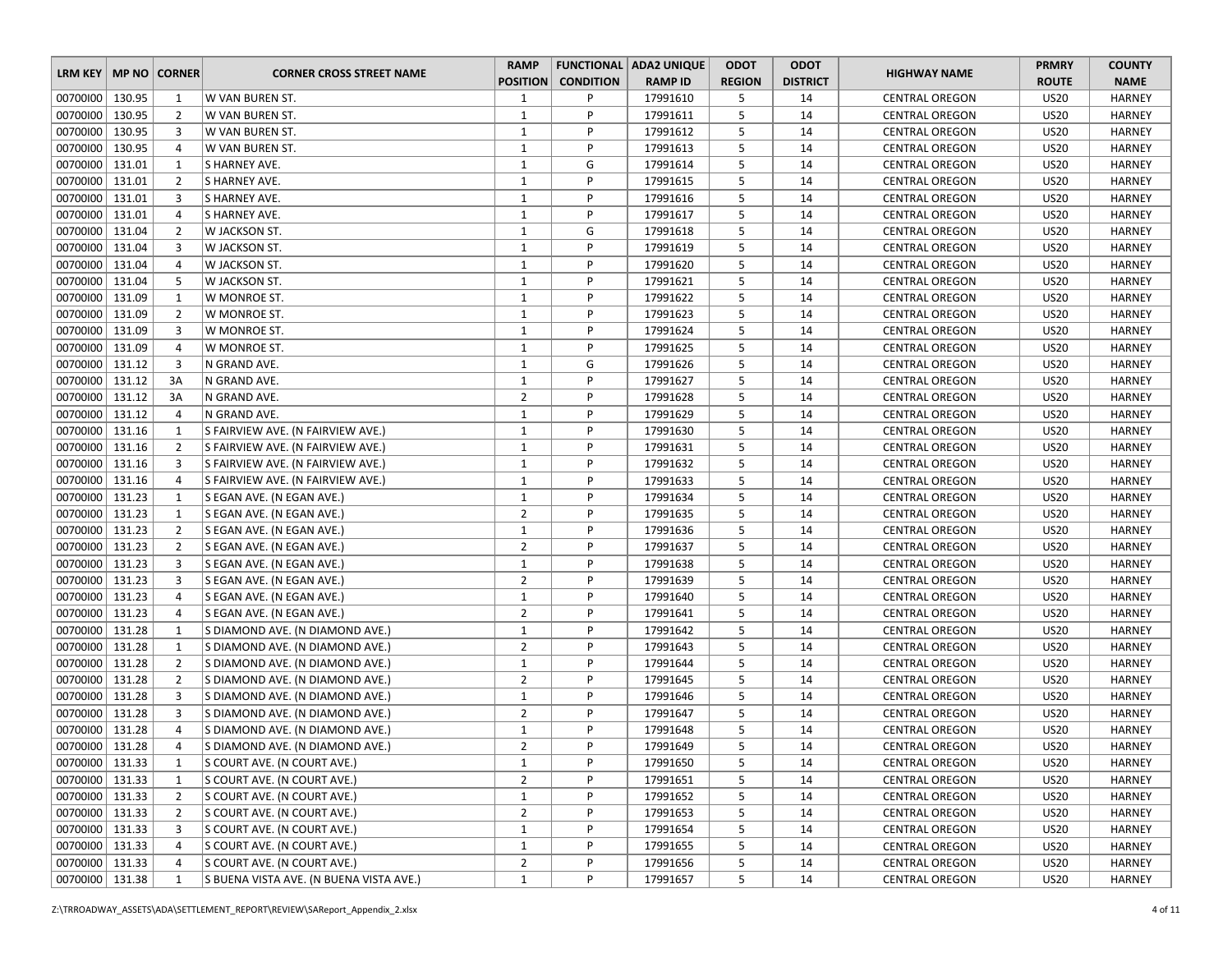| LRM KEY   MP NO   CORNER |        |                | <b>CORNER CROSS STREET NAME</b>            | <b>RAMP</b>     |                  | <b>FUNCTIONAL   ADA2 UNIQUE</b> | <b>ODOT</b>    | <b>ODOT</b>     | <b>HIGHWAY NAME</b>    | <b>PRMRY</b>    | <b>COUNTY</b>     |
|--------------------------|--------|----------------|--------------------------------------------|-----------------|------------------|---------------------------------|----------------|-----------------|------------------------|-----------------|-------------------|
|                          |        |                |                                            | <b>POSITION</b> | <b>CONDITION</b> | <b>RAMP ID</b>                  | <b>REGION</b>  | <b>DISTRICT</b> |                        | <b>ROUTE</b>    | <b>NAME</b>       |
| 00700100 131.38          |        | 1              | S BUENA VISTA AVE. (N BUENA VISTA AVE.)    | $\overline{2}$  | P                | 17991658                        | 5              | 14              | <b>CENTRAL OREGON</b>  | <b>US20</b>     | <b>HARNEY</b>     |
| 00700100 131.38          |        | $\overline{2}$ | S BUENA VISTA AVE. (N BUENA VISTA AVE.)    | $\mathbf{1}$    | P                | 17991659                        | 5              | 14              | <b>CENTRAL OREGON</b>  | <b>US20</b>     | <b>HARNEY</b>     |
| 00700100   131.38        |        | $\overline{2}$ | S BUENA VISTA AVE. (N BUENA VISTA AVE.)    | $\overline{2}$  | P                | 17991660                        | 5              | 14              | <b>CENTRAL OREGON</b>  | <b>US20</b>     | <b>HARNEY</b>     |
| 00700100 131.38          |        | $\overline{4}$ | S BUENA VISTA AVE. (N BUENA VISTA AVE.)    | $\mathbf{1}$    | P                | 17991662                        | 5              | 14              | <b>CENTRAL OREGON</b>  | <b>US20</b>     | <b>HARNEY</b>     |
| 00700100   131.44        |        | 1              | S ALVORD AVE. (N ALVORD AVE.)              | $\mathbf{1}$    | P                | 17991663                        | 5              | 14              | <b>CENTRAL OREGON</b>  | <b>US20</b>     | <b>HARNEY</b>     |
| 00700100 131.44          |        | $\overline{2}$ | S ALVORD AVE. (N ALVORD AVE.)              | $\mathbf{1}$    | P                | 17991664                        | 5              | 14              | <b>CENTRAL OREGON</b>  | <b>US20</b>     | <b>HARNEY</b>     |
| 00700100 131.44          |        | 3              | S ALVORD AVE. (N ALVORD AVE.)              | $\mathbf{1}$    | P                | 17991665                        | 5              | 14              | <b>CENTRAL OREGON</b>  | <b>US20</b>     | <b>HARNEY</b>     |
| 00700100   131.44        |        | $\overline{4}$ | S ALVORD AVE. (N ALVORD AVE.)              | $\mathbf{1}$    | P                | 17991666                        | 5              | 14              | <b>CENTRAL OREGON</b>  | <b>US20</b>     | <b>HARNEY</b>     |
| 00700100 131.50          |        | 1              | S BROADWAY AVE.                            | $\mathbf{1}$    | G                | 17991667                        | 5              | 14              | <b>CENTRAL OREGON</b>  | <b>US20</b>     | <b>HARNEY</b>     |
| 00700100 131.50          |        | $\overline{2}$ | S BROADWAY AVE.                            | $\mathbf{1}$    | G                | 17991668                        | 5              | 14              | <b>CENTRAL OREGON</b>  | <b>US20</b>     | <b>HARNEY</b>     |
| 00700100 131.50          |        | 3              | S BROADWAY AVE.                            | $\mathbf{1}$    | P                | 17991669                        | 5              | 14              | <b>CENTRAL OREGON</b>  | <b>US20</b>     | <b>HARNEY</b>     |
| 00700100 131.50          |        | 3              | S BROADWAY AVE.                            | $\overline{2}$  | P                | 17991670                        | 5              | 14              | <b>CENTRAL OREGON</b>  | <b>US20</b>     | <b>HARNEY</b>     |
| 00700100   131.50        |        | 4              | S BROADWAY AVE.                            | $\mathbf{1}$    | P                | 17991671                        | 5              | 14              | <b>CENTRAL OREGON</b>  | <b>US20</b>     | <b>HARNEY</b>     |
| 00700100 131.50          |        | $\overline{4}$ | S BROADWAY AVE.                            | $\overline{2}$  | P                | 17991672                        | 5              | 14              | <b>CENTRAL OREGON</b>  | <b>US20</b>     | <b>HARNEY</b>     |
| 00700100                 | 131.38 | $\overline{3}$ | S BUENA VISTA AVE. (N BUENA VISTA AVE.)    | $\mathbf{1}$    | P                | 17991993                        | 5              | 14              | <b>CENTRAL OREGON</b>  | <b>US20</b>     | <b>HARNEY</b>     |
| 002BKI00                 | 17.38  | 3              | 002IU CONN. M.P. 5C17.32                   | $\overline{2}$  | G                | 18122618                        | $\mathbf{1}$   | 02B             | S SUNDIAL FRONTAGE RD. | NULL            | <b>MULTNOMAH</b>  |
| 002BKI00                 | 17.38  | 3A             | 002IU CONN. M.P. 5C17.32                   | $\mathbf{1}$    | G                | 18122619                        | $\mathbf{1}$   | 02B             | S SUNDIAL FRONTAGE RD. | <b>NULL</b>     | <b>MULTNOMAH</b>  |
| 002BKI00                 | 17.38  | 3A             | 002IU CONN. M.P. 5C17.32                   | $\overline{2}$  | G                | 18122620                        | $\mathbf{1}$   | 02B             | S SUNDIAL FRONTAGE RD. | <b>NULL</b>     | <b>MULTNOMAH</b>  |
| 002BKI00                 | 17.38  | 4A             | 002IU CONN. M.P. 5C17.32                   | $\mathbf{1}$    | G                | 18122623                        | $\mathbf{1}$   | 02B             | S SUNDIAL FRONTAGE RD. | <b>NULL</b>     | MULTNOMAH         |
| 002BKI00                 | 17.38  | 4A             | 002IU CONN. M.P. 5C17.32                   | $\overline{2}$  | G                | 18122624                        | $\mathbf{1}$   | 02B             | S SUNDIAL FRONTAGE RD. | <b>NULL</b>     | <b>MULTNOMAH</b>  |
| 002BKI00                 | 17.38  | 4A             | 002IU CONN. M.P. 5C17.32                   | 3               | G                | 18122625                        | $\mathbf{1}$   | 02B             | S SUNDIAL FRONTAGE RD. | NULL            | <b>MULTNOMAH</b>  |
| 002BLI00                 | 15.99  | 2A             | 002BP CONN. (NW GRAHAM RD.) M.P. 3C17.79   | $\overline{2}$  | G                | 18122628                        | $\mathbf{1}$   | 02B             | N SUNDIAL FRONTAGE RD. | <b>NULL</b>     | <b>MULTNOMAH</b>  |
| 002BLI00                 | 15.99  | 3A             | 002BP CONN. (NW GRAHAM RD.) M.P. 3C17.79   | $\mathbf{1}$    | G                | 18122632                        | $\mathbf{1}$   | 02B             | N SUNDIAL FRONTAGE RD. | <b>NULL</b>     | <b>MULTNOMAH</b>  |
| 002BLI00                 | 15.99  | 3A             | 002BP CONN. (NW GRAHAM RD.) M.P. 3C17.79   | $\overline{2}$  | G                | 18122633                        | 1              | 02B             | N SUNDIAL FRONTAGE RD. | NULL            | <b>MULTNOMAH</b>  |
| 002BLI00                 | 15.99  | 4              | 002BP CONN. (NW GRAHAM RD.) M.P. 3C17.79   | $\mathbf{1}$    | G                | 18122634                        | $\mathbf{1}$   | 02B             | N SUNDIAL FRONTAGE RD. | <b>NULL</b>     | <b>MULTNOMAH</b>  |
| 04100100                 | 15.84  | $\mathbf{1}$   | SW TOM MCCALL RD.                          | $\mathbf{1}$    | P                | 18178394                        | 4              | 10              | <b>OCHOCO</b>          | OR126           | <b>CROOK</b>      |
| 04100100                 | 15.84  | $\mathbf{1}$   | SW TOM MCCALL RD.                          | $\overline{2}$  | P                | 18178395                        | 4              | 10              | OCHOCO                 | OR126           | <b>CROOK</b>      |
| 04100100                 | 15.84  | $\overline{2}$ | SW TOM MCCALL RD.                          | $\mathbf{1}$    | P                | 18178396                        | 4              | 10              | <b>OCHOCO</b>          | OR126           | <b>CROOK</b>      |
| 04100100                 | 15.84  | $\overline{2}$ | SW TOM MCCALL RD.                          | $\overline{2}$  | P                | 18178397                        | 4              | 10              | <b>OCHOCO</b>          | OR126           | <b>CROOK</b>      |
| 04100100                 | 15.84  | 3              | SW TOM MCCALL RD.                          | $\mathbf{1}$    | P                | 18178398                        | 4              | 10              | <b>OCHOCO</b>          | OR126           | <b>CROOK</b>      |
| 04100100                 | 15.84  | 3              | SW TOM MCCALL RD.                          | $\overline{2}$  | P                | 18178399                        | 4              | 10              | <b>OCHOCO</b>          | OR126           | <b>CROOK</b>      |
| 04100100                 | 15.84  | 4              | SW TOM MCCALL RD.                          | $\mathbf{1}$    | P                | 18178400                        | 4              | 10              | <b>OCHOCO</b>          | OR126           | <b>CROOK</b>      |
| 04100100                 | 15.84  | $\overline{4}$ | SW TOM MCCALL RD.                          | $\overline{2}$  | P                | 18178401                        | 4              | 10              | <b>OCHOCO</b>          | OR126           | <b>CROOK</b>      |
| 01500100                 | 3.00   | $\overline{2}$ | 20TH ST.                                   | $\mathbf{1}$    | G                | 18205647                        | $\overline{2}$ | 5               | <b>MCKENZIE</b>        | <b>OR126B</b>   | LANE              |
| 38000100                 | 0.10   | $\overline{2}$ | NE MASON DR.                               | $\overline{2}$  | G                | 18206571                        | 4              | 10              | PAULINA                | OR380           | <b>CROOK</b>      |
| 38000100                 | 0.10   | 3              | NE MASON DR.                               | $\mathbf{1}$    | G                | 18206572                        | 4              | 10              | PAULINA                | <b>OR380</b>    | <b>CROOK</b>      |
| 38000100                 | 0.13   | 1              | SE MOUNTAIN VIEW DR.                       | $\mathbf{1}$    | G                | 18206574                        | 4              | 10              | <b>PAULINA</b>         | OR380           | <b>CROOK</b>      |
| 38000100                 | 0.13   | $\overline{4}$ | SE MOUNTAIN VIEW DR.                       | $\mathbf{1}$    | G                | 18206577                        | 4              | 10              | PAULINA                | OR380           | <b>CROOK</b>      |
| 02900D00                 | 13.13  | 1              | SE 2ND AVE.                                | $\mathbf{1}$    | G                | 18453962                        | $\mathbf{1}$   | 02B             | <b>TUALATIN VALLEY</b> | OR8             | WASHINGTON        |
| 02900D00                 | 13.13  | $\mathbf{1}$   | SE 2ND AVE.                                | $\overline{2}$  | G                | 18453963                        | $\mathbf{1}$   | 02B             | <b>TUALATIN VALLEY</b> | OR8             | <b>WASHINGTON</b> |
| 02900D00 16.49           |        | 4              | N 13TH AVE.                                | $\mathbf{1}$    | G                | 18454039                        | $\mathbf{1}$   | 02B             | TUALATIN VALLEY        | OR8             | <b>WASHINGTON</b> |
| 02900D00                 | 16.67  | 4              | N 10TH AVE. (S 10TH AVE.)                  | $\overline{2}$  | P                | 18454059                        | $\mathbf{1}$   | 02B             | <b>TUALATIN VALLEY</b> | OR <sub>8</sub> | <b>WASHINGTON</b> |
| 02900100                 | 14.15  | $\mathbf{1}$   | SW 17TH AVE.                               | $\mathbf 1$     | G                | 18454344                        | $\mathbf{1}$   | 02B             | <b>TUALATIN VALLEY</b> | OR8             | WASHINGTON        |
| 02900100                 | 16.67  | 1              | N 10TH AVE.                                | $\overline{2}$  | P                | 18454439                        | $\mathbf{1}$   | 02B             | TUALATIN VALLEY        | OR8             | WASHINGTON        |
| 02900100                 | 16.67  | $\overline{2}$ | N 10TH AVE.                                | $\overline{2}$  | P                | 18454441                        | $\mathbf{1}$   | 02B             | <b>TUALATIN VALLEY</b> | OR8             | WASHINGTON        |
| 02900100                 | 17.67  | 4              | <b>ENTRANCE TO FOREST PLACE APARTMENTS</b> | $\mathbf{1}$    | P                | 18454487                        | $\mathbf{1}$   | 02B             | <b>TUALATIN VALLEY</b> | OR8             | <b>WASHINGTON</b> |
| 02900100                 | 17.67  | 4              | ENTRANCE TO FOREST PLACE APARTMENTS        | $\overline{2}$  | P                | 18454488                        | $\mathbf{1}$   | 02B             | TUALATIN VALLEY        | OR <sub>8</sub> | <b>WASHINGTON</b> |
| 02900100   18.56         |        | 2              | MAPLE ST. (SW FERN HILL RD.)               | $\overline{2}$  | G                | 18454519                        | $\overline{2}$ | 1               | <b>TUALATIN VALLEY</b> | <b>OR47</b>     | WASHINGTON        |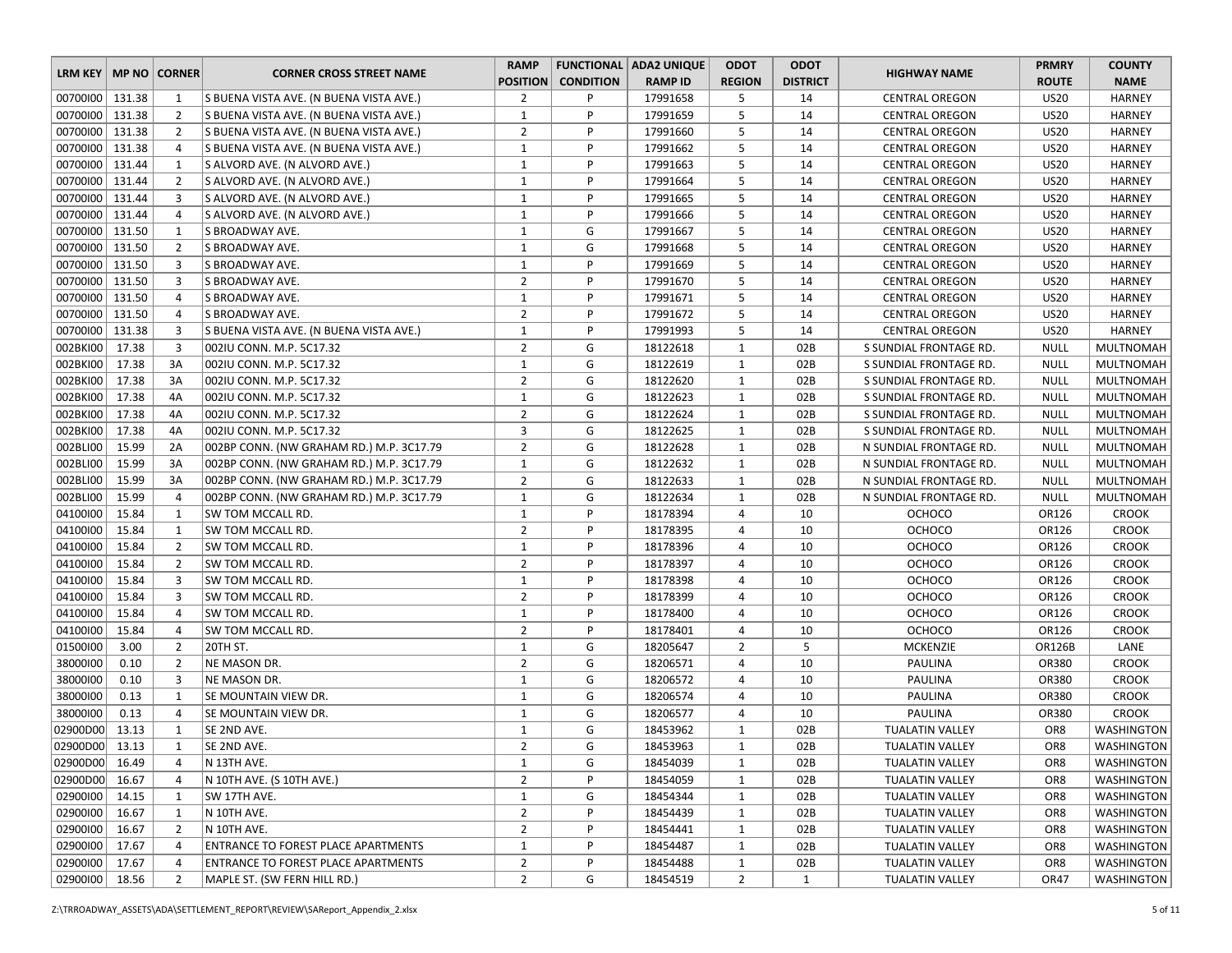|                          |        |                |                                                   | <b>RAMP</b>     |                  | <b>FUNCTIONAL ADA2 UNIQUE</b> | <b>ODOT</b>    | <b>ODOT</b>     |                            | <b>PRMRY</b>     | <b>COUNTY</b>     |
|--------------------------|--------|----------------|---------------------------------------------------|-----------------|------------------|-------------------------------|----------------|-----------------|----------------------------|------------------|-------------------|
| LRM KEY   MP NO   CORNER |        |                | <b>CORNER CROSS STREET NAME</b>                   | <b>POSITION</b> | <b>CONDITION</b> | <b>RAMP ID</b>                | <b>REGION</b>  | <b>DISTRICT</b> | <b>HIGHWAY NAME</b>        | <b>ROUTE</b>     | <b>NAME</b>       |
| 02900100                 | 18.56  | 3A             | MAPLE ST. (SW FERN HILL RD.)                      | 3               | G                | 18454520                      | $\overline{2}$ | 1               | <b>TUALATIN VALLEY</b>     | OR47             | WASHINGTON        |
| 02900100                 | 2.94   | $\overline{2}$ | 144BT CONN. M.P. 1C1.49 (029AC CONN. M.P. 2C2.94) | $\overline{2}$  | G                | 18454604                      | $\mathbf{1}$   | 02B             | <b>TUALATIN VALLEY</b>     | OR8              | WASHINGTON        |
| 02900100                 | 2.94   | 2A             | 144BT CONN. M.P. 1C1.49 (029AC CONN. M.P. 2C2.94) | 1               | G                | 18454605                      | $\mathbf{1}$   | 02B             | <b>TUALATIN VALLEY</b>     | OR8              | WASHINGTON        |
| 02900100                 | 2.94   | 2A             | 144BT CONN. M.P. 1C1.49 (029AC CONN. M.P. 2C2.94) | $\overline{2}$  | G                | 18454606                      | $\mathbf{1}$   | 02B             | TUALATIN VALLEY            | OR8              | WASHINGTON        |
| 02900100                 | 2.99   | $\mathbf{1}$   | SW 114TH AVE.                                     | $1\,$           | G                | 18454613                      | $\mathbf{1}$   | 02B             | <b>TUALATIN VALLEY</b>     | OR8              | WASHINGTON        |
| 02900100                 | 2.99   | $\overline{2}$ | SW 114TH AVE.                                     | $\overline{2}$  | G                | 18454616                      | 1              | 02B             | TUALATIN VALLEY            | OR8              | WASHINGTON        |
| 02900100                 | 3.72   | 3              | SW ROSE BIGGI AVE.                                | $\mathbf{1}$    | G                | 18454697                      | $\mathbf{1}$   | 02B             | <b>TUALATIN VALLEY</b>     | OR8              | WASHINGTON        |
| 02900100                 | 3.89   | 3              | SW LLOYD AVE.                                     | $\mathbf{1}$    | G                | 18454710                      | $\mathbf{1}$   | 02B             | <b>TUALATIN VALLEY</b>     | OR8              | WASHINGTON        |
| 02900100                 | 3.89   | $\overline{4}$ | SW LLOYD AVE.                                     | $1\,$           | G                | 18454711                      | $\mathbf{1}$   | 02B             | <b>TUALATIN VALLEY</b>     | OR8              | <b>WASHINGTON</b> |
| 14300100                 | 9.13   | $\mathbf{1}$   | 143AB CONN. M.P. 1C9.13 (144BC CONN. M.P.1C4.34)  | $\mathbf{1}$    | G                | 18466053                      | $\mathbf{1}$   | 02B             | <b>SCHOLLS</b>             | OR210            | <b>WASHINGTON</b> |
| 064AII00                 | 6.40   | $\overline{2}$ | 8TH CT. (8TH AVE.)                                | $\mathbf{1}$    | P                | 18477570                      | $\mathbf{1}$   | 02B             | S. WEST LINN CONN. NO. 2   | NULL             | <b>CLACKAMAS</b>  |
| 064AII00                 | 6.40   | $\overline{2}$ | 8TH CT. (8TH AVE.)                                | $\overline{2}$  | P                | 18477571                      | $\mathbf{1}$   | 02B             | S. WEST LINN CONN. NO. 2   | <b>NULL</b>      | CLACKAMAS         |
| 064AII00                 | 6.46   | $\overline{2}$ | 064AJ CONN. M.P. 3C6.39 (064AH CONN. M.P. 1C6.43) | $\overline{2}$  | G                | 18477579                      | $\mathbf{1}$   | 02B             | S. WEST LINN CONN. NO. 2   | NULL             | <b>CLACKAMAS</b>  |
| 064BGI00                 | 14.65  | $\mathbf{1}$   | 064BI CONN. M.P. 3C15.10                          | $\mathbf{1}$    | G                | 18477656                      | $\mathbf{1}$   | 02B             | SUNNYSIDE RD. CONN. NO. 1  | NULL             | <b>CLACKAMAS</b>  |
| 064CEI00                 | 20.61  | 3A             | 064CG CONN. M.P. 4C20.00                          | $\mathbf{1}$    | G                | 18477740                      | $\mathbf{1}$   | 02B             | STARK-WASHINGTON ST CONN 2 | NULL             | <b>MULTNOMAH</b>  |
| 064CEI00                 | 20.61  | 3A             | 064CG CONN. M.P. 4C20.00                          | $\overline{2}$  | G                | 18477741                      | $\mathbf{1}$   | 02B             | STARK-WASHINGTON ST CONN 2 | NULL             | <b>MULTNOMAH</b>  |
| 064DFI00                 | 16.25  | 4A             | 064DE CONN. M.P. 1C16.25                          | 3               | G                | 18477819                      | $\mathbf{1}$   | 02B             | JOHNSON CR. BLVD CONN NO 2 | <b>NULL</b>      | CLACKAMAS         |
| 064DNI00                 | 14.28  | $\overline{3}$ | 064DM CONN. M.P. 1C14.32                          | $1\,$           | G                | 18477850                      | $\mathbf{1}$   | 02B             | SUNNYBROOK RD. CONN. NO. 2 | <b>NULL</b>      | CLACKAMAS         |
| 064DNI00                 | 14.35  | 1              | 064BI CONN. M.P. 3C15.37                          | $\mathbf{1}$    | G                | 18477855                      | 1              | 02B             | SUNNYBROOK RD. CONN. NO. 2 | NULL             | CLACKAMAS         |
| 064DNI00                 | 14.35  | $\overline{4}$ | 064BI CONN. M.P. 3C15.37                          | $\overline{2}$  | G                | 18477865                      | $\mathbf{1}$   | 02B             | SUNNYBROOK RD. CONN. NO. 2 | <b>NULL</b>      | <b>CLACKAMAS</b>  |
| 483ABI00                 | 46.65  | $\mathbf{1}$   | NE ATLANTIC ST.                                   | $\mathbf{1}$    | G                | 18585671                      | $\overline{2}$ | 3               | E. MCMINNVILLE FRONTAGE RD | NULL             | YAMHILL           |
| 483ABI00                 | 46.65  | $\overline{2}$ | NE ATLANTIC ST.                                   | $\mathbf{1}$    | G                | 18585672                      | $\overline{2}$ | 3               | E. MCMINNVILLE FRONTAGE RD | <b>NULL</b>      | YAMHILL           |
| 483ABI00                 | 46.65  | 3              | NE ATLANTIC ST.                                   | $\mathbf{1}$    | G                | 18585673                      | $\overline{2}$ | 3               | E. MCMINNVILLE FRONTAGE RD | <b>NULL</b>      | YAMHILL           |
| 483ABI00                 | 46.65  | 4              | NE ATLANTIC ST.                                   | $\overline{2}$  | G                | 18585676                      | $\overline{2}$ | 3               | E. MCMINNVILLE FRONTAGE RD | NULL             | YAMHILL           |
| 483ABI00                 | 47.05  | 1              | NE DUNN PL.                                       | $1\,$           | G                | 18585679                      | $\overline{2}$ | 3               | E. MCMINNVILLE FRONTAGE RD | <b>NULL</b>      | YAMHILL           |
| 483ABI00                 | 47.05  | $\overline{2}$ | NE DUNN PL.                                       | $\mathbf{1}$    | G                | 18585680                      | $\overline{2}$ | 3               | E. MCMINNVILLE FRONTAGE RD | <b>NULL</b>      | YAMHILL           |
| 483ABI00                 | 47.05  | $\overline{3}$ | NE DUNN PL.                                       | $1\,$           | G                | 18585681                      | $\overline{2}$ | 3               | E. MCMINNVILLE FRONTAGE RD | <b>NULL</b>      | YAMHILL           |
| 483ABI00                 | 47.05  | $\overline{4}$ | NE DUNN PL.                                       | $\overline{2}$  | G                | 18585684                      | $\overline{2}$ | 3               | E. MCMINNVILLE FRONTAGE RD | <b>NULL</b>      | YAMHILL           |
| 80600IA0                 | 122.26 | $\overline{2}$ | <b>GARFIELD ST.</b>                               | $\overline{2}$  | G                | 18611149                      | L2             | L05             | <b>NULL</b>                | <b>NULL</b>      | LOCAL             |
| 80600IA0                 | 122.26 | 3              | <b>GARFIELD ST.</b>                               | $\mathbf{1}$    | G                | 18611150                      | L2             | L05             | <b>NULL</b>                | <b>NULL</b>      | LOCAL             |
| 80600IA0                 | 123.30 | $\overline{2}$ | JEFFERSON ST. (HWY. 227 M.P. (2)0.00)             | $\overline{2}$  | G                | 18611228                      | L2             | L05             | <b>NULL</b>                | <b>NULL</b>      | LOCAL             |
| 80600IA0 123.30          |        | 3A             | JEFFERSON ST. (HWY. 227 M.P. (2)0.00)             | $1\,$           | G                | 18611230                      | L2             | L05             | <b>NULL</b>                | <b>NULL</b>      | LOCAL             |
| 80600IA0 123.30          |        | 3A             | JEFFERSON ST. (HWY. 227 M.P. (2)0.00)             | $\overline{2}$  | G                | 18611231                      | L2             | L05             | <b>NULL</b>                | <b>NULL</b>      | LOCAL             |
| 80600IA0                 | 123.30 | 3A             | JEFFERSON ST. (HWY. 227 M.P. (2)0.00)             | 3               | G                | 18611232                      | L2             | L05             | <b>NULL</b>                | <b>NULL</b>      | LOCAL             |
| 80600IA0 123.30          |        | $\overline{4}$ | JEFFERSON ST. (HWY. 227 M.P. (2)0.00)             | 1               | G                | 18611233                      | L2             | L05             | <b>NULL</b>                | NULL             | LOCAL             |
| 80600IA0 123.30          |        | 4A             | JEFFERSON ST. (HWY. 227 M.P. (2)0.00)             | $1\,$           | G                | 18611235                      | L2             | L05             | <b>NULL</b>                | <b>NULL</b>      | LOCAL             |
| 80600IA0 123.30          |        | 4A             | JEFFERSON ST. (HWY. 227 M.P. (2)0.00)             | $\overline{2}$  | G                | 18611236                      | L2             | L05             | <b>NULL</b>                | <b>NULL</b>      | LOCAL             |
| 80600IA0 123.37          |        | 1              | WASHINGTON ST. (HWY. 227 M.P. 0.00)               | $\mathbf{1}$    | G                | 18611237                      | L2             | L05             | <b>NULL</b>                | <b>NULL</b>      | LOCAL             |
| 80600IA0 123.37          |        | 3              | WASHINGTON ST. (HWY. 227 M.P. 0.00)               | $\overline{2}$  | G                | 18611242                      | L2             | L05             | <b>NULL</b>                | <b>NULL</b>      | LOCAL             |
| 80600IA0 123.37          |        | $\overline{4}$ | WASHINGTON ST. (HWY. 227 M.P. 0.00)               | $\mathbf{1}$    | G                | 18611243                      | L2             | L05             | <b>NULL</b>                | <b>NULL</b>      | LOCAL             |
| 80600IA0 123.37          |        | 4A             | WASHINGTON ST. (HWY. 227 M.P. 0.00)               | $\overline{2}$  | G                | 18611245                      | L <sub>2</sub> | LO5             | <b>NULL</b>                | <b>NULL</b>      | LOCAL             |
| 80600IA0 123.37          |        | 4A             | WASHINGTON ST. (HWY. 227 M.P. 0.00)               | 3               | G                | 18611246                      | L2             | L05             | <b>NULL</b>                | NULL             | LOCAL             |
| 16200100                 | 1.29   | $\overline{2}$ | 001PE CONN. M.P. 3C254.56                         | $\mathbf{1}$    | G                | 18627939                      | $\overline{2}$ | 3               | <b>NORTH SANTIAM</b>       | OR <sub>22</sub> | <b>MARION</b>     |
| 16200100                 | 1.29   | 3              | 001PE CONN. M.P. 3C254.56                         | $\mathbf{1}$    | G                | 18627940                      | $\overline{2}$ | 3               | NORTH SANTIAM              | OR <sub>22</sub> | <b>MARION</b>     |
| 16200100                 | 1.29   | 4              | 001PE CONN. M.P. 3C254.56                         | $\mathbf{1}$    | P                | 18627942                      | $\overline{2}$ | 3               | NORTH SANTIAM              | OR <sub>22</sub> | MARION            |
| 162ADI00                 | 1.96   | 1              | 162AC CONN. M.P. 1C1.95                           | $\mathbf{1}$    | G                | 18627973                      | $\overline{2}$ | 3               | LANCASTER DRIVE CONN. NO 2 | <b>NULL</b>      | <b>MARION</b>     |
| 162ADI00                 | 1.96   | $\overline{4}$ | 162AC CONN. M.P. 1C1.95                           | $\overline{2}$  | G                | 18627980                      | $\overline{2}$ | 3               | LANCASTER DRIVE CONN. NO 2 | <b>NULL</b>      | <b>MARION</b>     |
| 15000100                 | 20.71  | 2A             | 2ND ST. NW                                        | $\mathbf{1}$    | G                | 18714487                      | $2^{\circ}$    | 3               | SALEM-DAYTON               | OR221            | <b>POLK</b>       |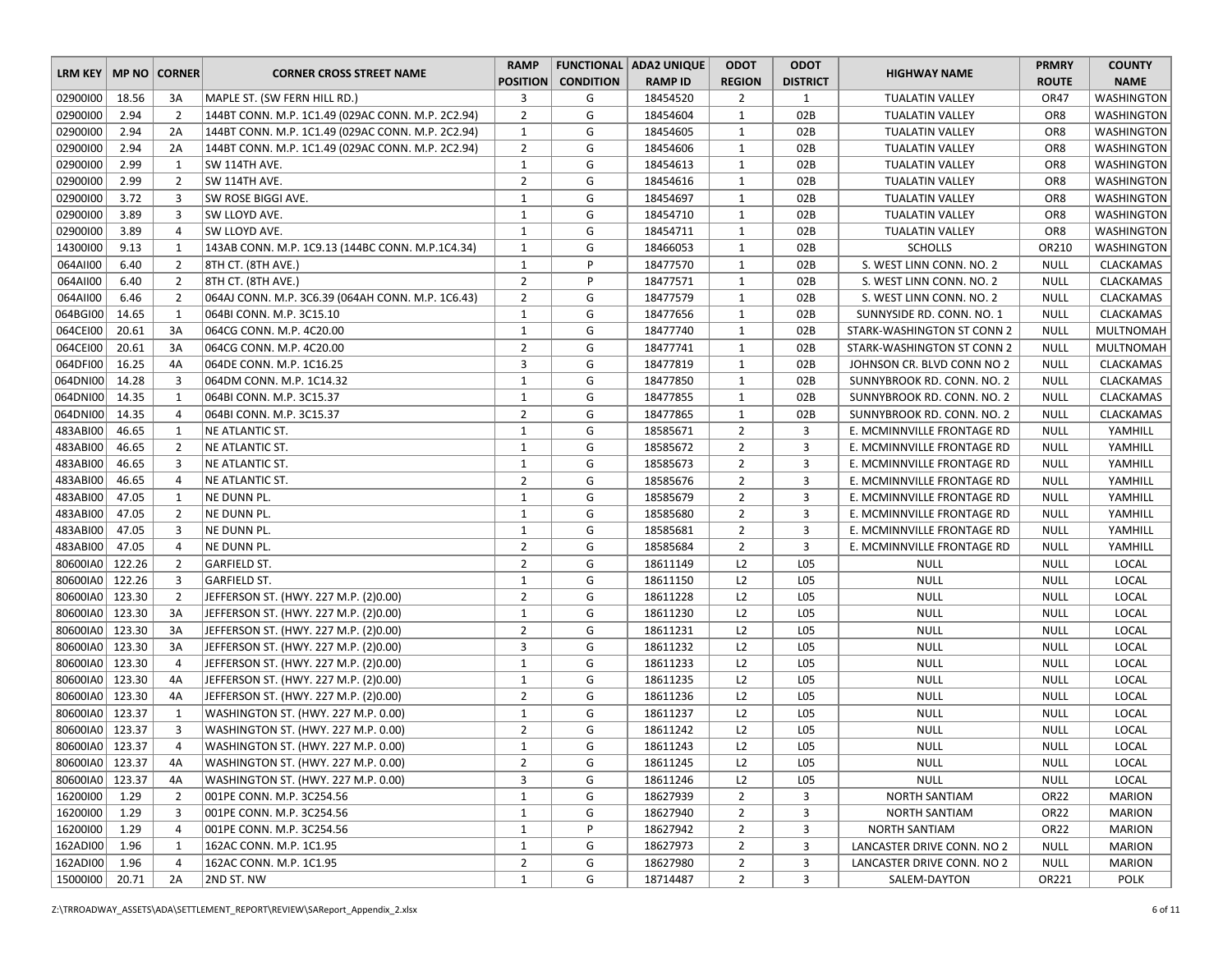| LRM KEY   MP NO   CORNER |       |                | <b>CORNER CROSS STREET NAME</b>          | <b>RAMP</b>     |                  | <b>FUNCTIONAL   ADA2 UNIQUE</b> | <b>ODOT</b>    | <b>ODOT</b>     | <b>HIGHWAY NAME</b>      | <b>PRMRY</b> | <b>COUNTY</b>    |
|--------------------------|-------|----------------|------------------------------------------|-----------------|------------------|---------------------------------|----------------|-----------------|--------------------------|--------------|------------------|
|                          |       |                |                                          | <b>POSITION</b> | <b>CONDITION</b> | <b>RAMP ID</b>                  | <b>REGION</b>  | <b>DISTRICT</b> |                          | <b>ROUTE</b> | <b>NAME</b>      |
| 15000100                 | 20.71 | 4A             | 2ND ST. NW                               | 1               | G                | 18714490                        | $\overline{2}$ | 3               | SALEM-DAYTON             | OR221        | <b>POLK</b>      |
| 06900100                 | 2.42  | 1              | ARROWSMITH ST.                           | $\mathbf{1}$    | G                | 18727898                        | $\overline{2}$ | 5               | <b>BELTLINE</b>          | OR126        | LANE             |
| 06900100                 | 2.42  | $\overline{2}$ | ARROWSMITH ST.                           | $\mathbf{1}$    | G                | 18727899                        | $\overline{2}$ | 5               | <b>BELTLINE</b>          | OR126        | LANE             |
| 06900100                 | 2.42  | 2A             | ARROWSMITH ST.                           | $\mathbf{1}$    | G                | 18727900                        | $\overline{2}$ | 5               | <b>BELTLINE</b>          | OR126        | LANE             |
| 06900100                 | 2.42  | 2A             | ARROWSMITH ST.                           | $\overline{2}$  | G                | 18727901                        | $\overline{2}$ | 5               | <b>BELTLINE</b>          | OR126        | LANE             |
| 06900100                 | 2.42  | 4A             | ARROWSMITH ST.                           | $\mathbf{1}$    | G                | 18727906                        | $\overline{2}$ | 5               | <b>BELTLINE</b>          | OR126        | LANE             |
| 06900100                 | 2.42  | 4A             | ARROWSMITH ST.                           | $\overline{2}$  | G                | 18727907                        | $\overline{2}$ | 5               | <b>BELTLINE</b>          | OR126        | LANE             |
| 06900100                 | 2.63  | 3              | <b>RENNE ST.</b>                         | $\mathbf{1}$    | G                | 18727910                        | $\overline{2}$ | 5               | <b>BELTLINE</b>          | OR126        | LANE             |
| 06900100                 | 3.10  | 3              | W 11TH AVE.                              | $\mathbf{1}$    | G                | 18727922                        | $\overline{2}$ | 5               | <b>BELTLINE</b>          | OR569        | LANE             |
| 14000100                 | 36.73 | $\overline{4}$ | 140AC CONN. M.P. 1C36.69                 | $\mathbf{1}$    | G                | 18729304                        | $\overline{2}$ | 3               | HILLSBORO-SILVERTON      | OR219        | <b>MARION</b>    |
| 16100100                 | 12.76 | 3              | S MOLALLA AVE. (N MOLALLA AVE.)          | $\mathbf{1}$    | G                | 18774364                        | 1              | 02C             | WOODBURN-ESTACADA        | OR211        | <b>CLACKAMAS</b> |
| 02000100                 | 3.28  | 1              | HWY. 050 M.P. - 2.24                     | $\mathbf{1}$    | G                | 18826935                        | 4              | 11              | KLAMATH FALLS-LAKEVIEW   | OR39         | KLAMATH          |
| 02000100                 | 3.28  | $\overline{2}$ | HWY. 050 M.P. - 2.24                     | $\mathbf{1}$    | G                | 18826936                        | 4              | 11              | KLAMATH FALLS-LAKEVIEW   | OR39         | KLAMATH          |
| 09100100                 | 37.72 | $\overline{2}$ | NE 3RD ST.                               | $\mathbf{1}$    | G                | 18831028                        | $\overline{2}$ | 3               | PACIFIC HIGHWAY WEST     | OR99W        | YAMHILL          |
| 09100100                 | 37.72 | 3              | NE 3RD ST.                               | $\mathbf{1}$    | G                | 18831029                        | $\overline{2}$ | 3               | PACIFIC HIGHWAY WEST     | OR99W        | YAMHILL          |
| 09100100                 | 44.26 | 1              | E RICE LN.                               | $\mathbf{1}$    | G                | 18831111                        | $\overline{2}$ | 3               | PACIFIC HIGHWAY WEST     | OR99W        | YAMHILL          |
| 09100100                 | 44.26 | $\overline{4}$ | E RICE LN.                               | $\overline{2}$  | G                | 18831116                        | $\overline{2}$ | 3               | PACIFIC HIGHWAY WEST     | OR99W        | YAMHILL          |
| 08100100                 | 46.08 | 1              | 001PJ CONN. M.P. 1C258.68                | $\mathbf{1}$    | G                | 18843812                        | $\overline{2}$ | 3               | PACIFIC HIGHWAY EAST     | OR99E        | <b>MARION</b>    |
| 08100100                 | 46.08 | $\overline{2}$ | 001PJ CONN. M.P. 1C258.68                | $\mathbf{1}$    | G                | 18843813                        | $\overline{2}$ | 3               | PACIFIC HIGHWAY EAST     | OR99E        | <b>MARION</b>    |
| 08100100                 | 46.08 | 3              | 001PJ CONN. M.P. 1C258.68                | $\mathbf{1}$    | G                | 18843814                        | $\overline{2}$ | 3               | PACIFIC HIGHWAY EAST     | OR99E        | <b>MARION</b>    |
| 08100100                 | 46.08 | 4              | 001PJ CONN. M.P. 1C258.68                | $\overline{2}$  | G                | 18843817                        | $\overline{2}$ | 3               | PACIFIC HIGHWAY EAST     | OR99E        | <b>MARION</b>    |
| 08100100                 | 46.23 | 1              | 001PL CONN. M.P. 2C259.16                | $\mathbf{1}$    | G                | 18843822                        | $\overline{2}$ | 3               | PACIFIC HIGHWAY EAST     | <b>NULL</b>  | <b>MARION</b>    |
| 08100100                 | 46.23 | $\overline{2}$ | 001PL CONN. M.P. 2C259.16                | $\overline{2}$  | G                | 18843825                        | $\overline{2}$ | 3               | PACIFIC HIGHWAY EAST     | <b>NULL</b>  | <b>MARION</b>    |
| 08100100                 | 46.23 | 3              | 001PL CONN. M.P. 2C259.16                | 1               | G                | 18843826                        | $\overline{2}$ | 3               | PACIFIC HIGHWAY EAST     | NULL         | <b>MARION</b>    |
| 08100100                 | 46.23 | 4              | 001PL CONN. M.P. 2C259.16                | $\mathbf{1}$    | G                | 18843827                        | $\overline{2}$ | 3               | PACIFIC HIGHWAY EAST     | <b>NULL</b>  | <b>MARION</b>    |
| 17400100                 | 2.85  | 3              | SE ROYER RD.                             | $\mathbf{1}$    | G                | 18844527                        | $\mathbf{1}$   | 02C             | CLACKAMAS-BORING         | OR212        | <b>CLACKAMAS</b> |
| 06800100                 | 3.00  | $\overline{2}$ | E BURNSIDE ST.                           | $\mathbf{1}$    | G                | 18881891                        | $\mathbf{1}$   | 02B             | <b>CASCADE HWY NORTH</b> | OR213        | <b>MULTNOMAH</b> |
| 06800100                 | 3.45  | $\overline{4}$ | SE YAMHILL ST.                           | $\mathbf{1}$    | G                | 18881929                        | $\mathbf{1}$   | 02B             | <b>CASCADE HWY NORTH</b> | OR213        | MULTNOMAH        |
| 06800100                 | 3.99  | $\overline{2}$ | SE HARRISON ST.                          | $\mathbf{1}$    | G                | 18881987                        | 1              | 02B             | <b>CASCADE HWY NORTH</b> | OR213        | <b>MULTNOMAH</b> |
| 06800100                 | 4.15  | 1              | MIDBLOCK CROSSING                        | $\mathbf{1}$    | G                | 18881992                        | 1              | 02B             | <b>CASCADE HWY NORTH</b> | OR213        | <b>MULTNOMAH</b> |
| 06800100                 | 5.80  | 3              | SE ELLIS ST.                             | $\mathbf{1}$    | G                | 18882115                        | $\mathbf{1}$   | 02B             | <b>CASCADE HWY NORTH</b> | OR213        | <b>MULTNOMAH</b> |
| 06800100                 | 5.80  | 4              | SE ELLIS ST.                             | $\mathbf{1}$    | G                | 18882116                        | 1              | 02B             | <b>CASCADE HWY NORTH</b> | OR213        | MULTNOMAH        |
| 06800100                 | 6.12  | $\overline{2}$ | SE TOLMAN ST.                            | $\mathbf{1}$    | G                | 18882146                        | 1              | 02B             | <b>CASCADE HWY NORTH</b> | OR213        | <b>MULTNOMAH</b> |
| 06800100                 | 6.24  | 3              | SE DUKE ST.                              | $\mathbf{1}$    | G                | 18882155                        | $\mathbf{1}$   | 02B             | <b>CASCADE HWY NORTH</b> | OR213        | <b>MULTNOMAH</b> |
| 06800100                 | 7.54  | 2A             | SE JOHNSON CREEK BLVD.                   | 3               | P                | 18882286                        | $\mathbf{1}$   | 02B             | <b>CASCADE HWY NORTH</b> | OR213        | CLACKAMAS        |
| 06800100                 | 7.54  | 3A             | SE JOHNSON CREEK BLVD.                   | 3               | P                | 18882290                        | 1              | 02B             | <b>CASCADE HWY NORTH</b> | OR213        | <b>CLACKAMAS</b> |
| 06800100                 | 8.92  | $\overline{2}$ | <b>ENTRANCE TO CLACKAMAS TOWN CENTER</b> | $\mathbf{1}$    | G                | 18882377                        | 1              | 02B             | <b>CASCADE HWY NORTH</b> | OR213        | <b>CLACKAMAS</b> |
| 06800100                 | 8.92  | 3              | ENTRANCE TO CLACKAMAS TOWN CENTER        | $\mathbf{1}$    | G                | 18882378                        | $\mathbf{1}$   | 02B             | <b>CASCADE HWY NORTH</b> | OR213        | <b>CLACKAMAS</b> |
| 06800100                 | 9.00  | 3              | SE MCBRIDE ST.                           | $\mathbf{1}$    | G                | 18882383                        | $\mathbf{1}$   | 02B             | <b>CASCADE HWY NORTH</b> | OR213        | <b>CLACKAMAS</b> |
| 06800100                 | 9.00  | 4              | SE MCBRIDE ST.                           | $\mathbf{1}$    | G                | 18882384                        | $\mathbf{1}$   | 02B             | <b>CASCADE HWY NORTH</b> | OR213        | <b>CLACKAMAS</b> |
| 06800100                 | 9.06  | $\overline{2}$ | <b>ENTRANCE TO CLACKAMAS TOWN CENTER</b> | $\mathbf{1}$    | G                | 18882386                        | $\mathbf{1}$   | 02B             | <b>CASCADE HWY NORTH</b> | OR213        | <b>CLACKAMAS</b> |
| 06800100                 | 9.06  | 3              | <b>ENTRANCE TO CLACKAMAS TOWN CENTER</b> | $\mathbf{1}$    | G                | 18882387                        | $\mathbf{1}$   | 02B             | <b>CASCADE HWY NORTH</b> | OR213        | <b>CLACKAMAS</b> |
| 06800100                 | 9.08  | 3              | SE SOUTHGATE ST.                         | $\mathbf{1}$    | G                | 18882392                        | $\mathbf{1}$   | 02B             | <b>CASCADE HWY NORTH</b> | OR213        | CLACKAMAS        |
| 06800100                 | 9.08  | $\overline{4}$ | SE SOUTHGATE ST.                         | $\mathbf{1}$    | G                | 18882393                        | $\mathbf{1}$   | 02B             | <b>CASCADE HWY NORTH</b> | OR213        | CLACKAMAS        |
| 06800100                 | 9.40  | 3A             | SE SUNNYBROOK BLVD.                      | 3               | G                | 18882408                        | $\mathbf{1}$   | 02B             | <b>CASCADE HWY NORTH</b> | OR213        | CLACKAMAS        |
| 17100100                 | 5.37  | 4A             | SE 98TH AVE.                             | $\mathbf{1}$    | G                | 18884273                        | $\mathbf{1}$   | 02B             | CLACKAMAS                | OR212        | <b>CLACKAMAS</b> |
| 17100100                 | 5.37  | 4A             | SE 98TH AVE.                             | $\overline{2}$  | G                | 18884274                        | $\mathbf{1}$   | 02B             | CLACKAMAS                | OR212        | CLACKAMAS        |
| 17100100                 | 5.78  | 3              | SE 106TH AVE.                            | $\mathbf{1}$    | G                | 18884293                        | 1              | 02B             | CLACKAMAS                | OR212        | CLACKAMAS        |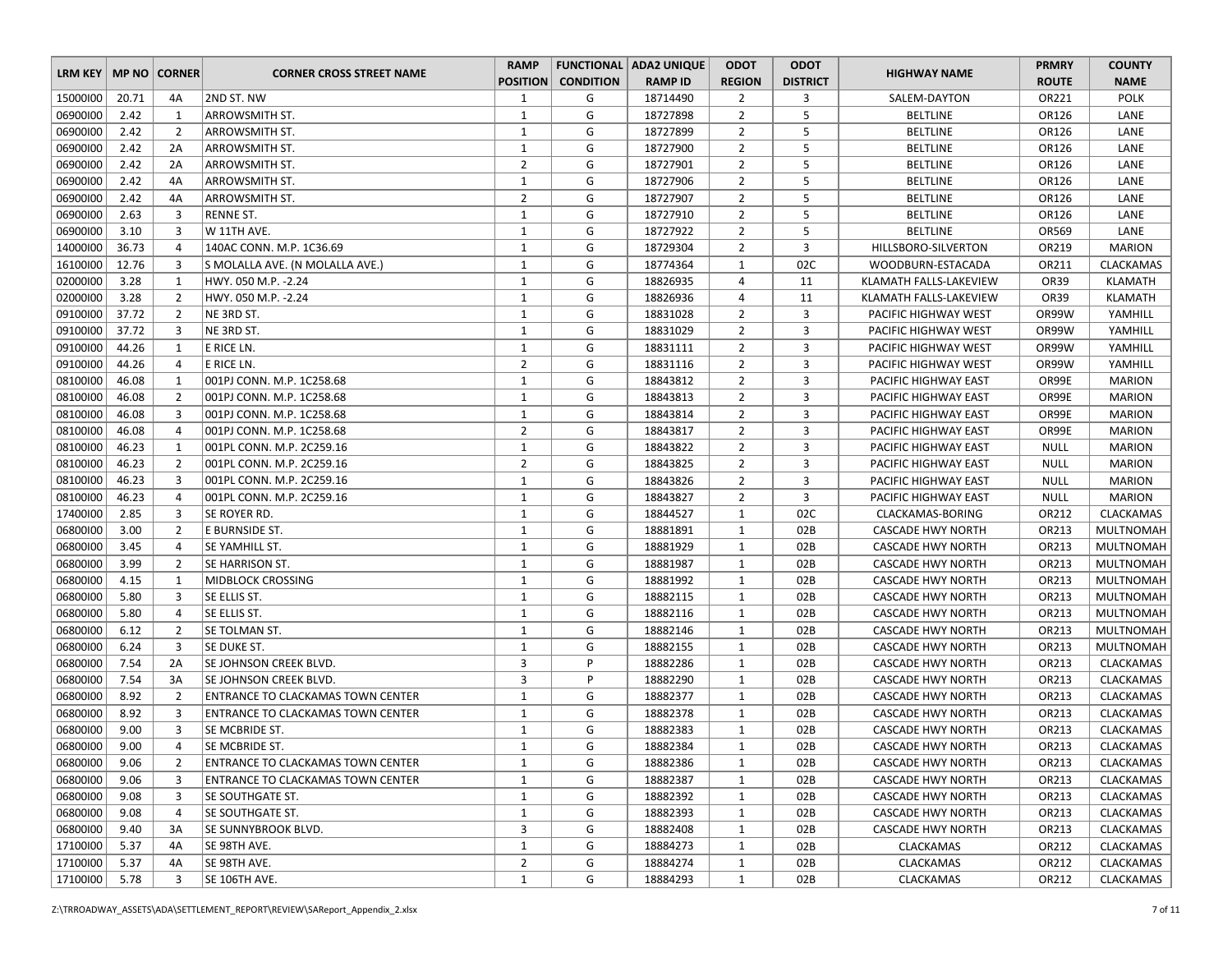| LRM KEY         |        | <b>MP NO CORNER</b> | <b>CORNER CROSS STREET NAME</b>    | <b>RAMP</b>     |                  | <b>FUNCTIONAL ADA2 UNIQUE</b> | <b>ODOT</b>    | <b>ODOT</b>     | <b>HIGHWAY NAME</b> | <b>PRMRY</b> | <b>COUNTY</b>    |
|-----------------|--------|---------------------|------------------------------------|-----------------|------------------|-------------------------------|----------------|-----------------|---------------------|--------------|------------------|
|                 |        |                     |                                    | <b>POSITION</b> | <b>CONDITION</b> | <b>RAMP ID</b>                | <b>REGION</b>  | <b>DISTRICT</b> |                     | <b>ROUTE</b> | <b>NAME</b>      |
| 17100100        | 6.14   | $\overline{2}$      | SE 114TH AVE.                      | 1               | G                | 18884296                      | 1              | 02B             | <b>CLACKAMAS</b>    | OR212        | <b>CLACKAMAS</b> |
| 00900D00        | 65.77  | 1                   | HWY. 037(THIRD ST.) M.P. 0.03      | $\mathbf{1}$    | P                | 18900705                      | $\overline{2}$ | $\mathbf{1}$    | <b>OREGON COAST</b> | US101        | <b>TILLAMOOK</b> |
| 00900D00        | 65.77  | 1                   | HWY. 037(THIRD ST.) M.P. 0.03      | $\overline{2}$  | P                | 18900706                      | $\overline{2}$ | $\mathbf{1}$    | <b>OREGON COAST</b> | US101        | <b>TILLAMOOK</b> |
| 00900D00        | 65.77  | $\overline{2}$      | HWY. 037(THIRD ST.) M.P. 0.03      | $\mathbf 1$     | P                | 18900707                      | $\overline{2}$ | $\mathbf{1}$    | <b>OREGON COAST</b> | US101        | <b>TILLAMOOK</b> |
| 00900D00        | 65.77  | $\overline{2}$      | HWY. 037(THIRD ST.) M.P. 0.03      | $\overline{2}$  | P                | 18900708                      | $\overline{2}$ | $\mathbf{1}$    | <b>OREGON COAST</b> | US101        | <b>TILLAMOOK</b> |
| 00900D00        | 65.77  | 3                   | HWY. 037(THIRD ST.) M.P. 0.03      | $\mathbf{1}$    | P                | 18900709                      | $\overline{2}$ | $\mathbf{1}$    | <b>OREGON COAST</b> | US101        | <b>TILLAMOOK</b> |
| 00900D00        | 65.77  | 3                   | HWY. 037(THIRD ST.) M.P. 0.03      | $\overline{2}$  | P                | 18900710                      | $\overline{2}$ | $\mathbf{1}$    | <b>OREGON COAST</b> | US101        | <b>TILLAMOOK</b> |
| 00900D00        | 65.77  | $\overline{4}$      | HWY. 037(THIRD ST.) M.P. 0.03      | $\mathbf{1}$    | P                | 18900711                      | $\overline{2}$ | $\mathbf{1}$    | <b>OREGON COAST</b> | US101        | <b>TILLAMOOK</b> |
| 00900D00        | 65.77  | 4                   | HWY. 037(THIRD ST.) M.P. 0.03      | $\overline{2}$  | P                | 18900712                      | $\overline{2}$ | $\mathbf{1}$    | OREGON COAST        | US101        | <b>TILLAMOOK</b> |
| 00900D00        | 65.82  | $\mathbf{1}$        | <b>FOURTH ST.</b>                  | $\mathbf{1}$    | P                | 18900713                      | $\overline{2}$ | $\mathbf{1}$    | OREGON COAST        | US101        | <b>TILLAMOOK</b> |
| 00900D00        | 65.82  | 1                   | FOURTH ST.                         | $\overline{2}$  | P                | 18900714                      | $\overline{2}$ | $\mathbf{1}$    | OREGON COAST        | US101        | <b>TILLAMOOK</b> |
| 00900D00        | 65.82  | $\overline{2}$      | FOURTH ST.                         | $\mathbf{1}$    | P                | 18900715                      | $\overline{2}$ | $\mathbf{1}$    | <b>OREGON COAST</b> | US101        | <b>TILLAMOOK</b> |
| 00900D00        | 65.82  | 3                   | FOURTH ST.                         | $\mathbf{1}$    | P                | 18900716                      | $\overline{2}$ | $\mathbf{1}$    | <b>OREGON COAST</b> | US101        | <b>TILLAMOOK</b> |
| 00900D00        | 65.82  | 4                   | <b>FOURTH ST.</b>                  | $\mathbf{1}$    | P                | 18900717                      | $\overline{2}$ | $\mathbf{1}$    | OREGON COAST        | US101        | <b>TILLAMOOK</b> |
| 00900D00        | 65.82  | 4                   | FOURTH ST.                         | $\overline{2}$  | P                | 18900718                      | $\overline{2}$ | $\mathbf{1}$    | <b>OREGON COAST</b> | US101        | <b>TILLAMOOK</b> |
| 00900100        | 113.97 | $\overline{4}$      | N 21ST ST.                         | $\mathbf{1}$    | G                | 18900841                      | $\overline{2}$ | $\overline{4}$  | <b>OREGON COAST</b> | US101        | LINCOLN          |
| 00900100        | 115.53 | 3                   | SW 11TH ST.                        | $\mathbf{1}$    | G                | 18900981                      | $\overline{2}$ | 4               | <b>OREGON COAST</b> | US101        | LINCOLN          |
| 00900100 115.53 |        | 4                   | SW 11TH ST.                        | $1\,$           | G                | 18900982                      | $\overline{2}$ | 4               | OREGON COAST        | US101        | LINCOLN          |
| 00900100        | 115.60 | 4                   | SW 13TH ST.                        | $\mathbf{1}$    | G                | 18900993                      | $\overline{2}$ | $\overline{4}$  | <b>OREGON COAST</b> | US101        | LINCOLN          |
| 00900100        | 139.54 | 3                   | NW 15TH ST. (NE 15TH ST.)          | $\mathbf{1}$    | G                | 18901314                      | $\overline{2}$ | 4               | OREGON COAST        | US101        | LINCOLN          |
| 00900100        | 139.85 | 3                   | NW 10TH ST.                        | $\mathbf{1}$    | G                | 18901342                      | $\overline{2}$ | $\overline{4}$  | <b>OREGON COAST</b> | US101        | LINCOLN          |
| 00900100        | 139.89 | 1                   | NE 10TH ST.                        | $\mathbf{1}$    | G                | 18901344                      | $\overline{2}$ | $\overline{4}$  | OREGON COAST        | US101        | LINCOLN          |
| 00900100        | 139.89 | 4                   | NE 10TH ST.                        | $\overline{2}$  | G                | 18901351                      | $\overline{2}$ | $\overline{4}$  | <b>OREGON COAST</b> | US101        | LINCOLN          |
| 00900100        | 140.23 | $\overline{3}$      | NW 3RD ST.                         | $\mathbf{1}$    | G                | 18901389                      | $\overline{2}$ | 4               | <b>OREGON COAST</b> | US101        | LINCOLN          |
| 00900100        | 141.15 | $\overline{2}$      | SW BAYLEY ST.                      | $\overline{2}$  | G                | 18901496                      | $\overline{2}$ | 4               | OREGON COAST        | US101        | LINCOLN          |
| 00900100        | 141.15 | 5                   | SW BAYLEY ST.                      | $\overline{2}$  | G                | 18901501                      | $\overline{2}$ | 4               | OREGON COAST        | US101        | LINCOLN          |
| 00900100        | 164.19 | $\overline{4}$      | 5TH ST.                            | $\mathbf{1}$    | G                | 18901625                      | $\overline{2}$ | 4               | <b>OREGON COAST</b> | US101        | LINCOLN          |
| 00900100        | 164.26 | $\overline{2}$      | 4TH ST.                            | $\mathbf{1}$    | G                | 18901629                      | $\overline{2}$ | $\overline{4}$  | <b>OREGON COAST</b> | US101        | LINCOLN          |
| 00900100        | 164.26 | $\overline{2}$      | 4TH ST.                            | $\overline{2}$  | G                | 18901630                      | $\overline{2}$ | $\overline{4}$  | <b>OREGON COAST</b> | US101        | LINCOLN          |
| 00900100        | 164.31 | $\overline{2}$      | W 3RD ST. (E 3RD ST.)              | $\overline{2}$  | G                | 18901635                      | $\overline{2}$ | 4               | <b>OREGON COAST</b> | US101        | LINCOLN          |
| 00900100        | 164.31 | 3                   | W 3RD ST. (E 3RD ST.)              | $\mathbf{1}$    | G                | 18901636                      | $\overline{2}$ | $\overline{4}$  | OREGON COAST        | US101        | LINCOLN          |
| 00900100        | 164.37 | 3                   | 2ND ST.                            | $\mathbf{1}$    | G                | 18901641                      | $\overline{2}$ | $\overline{4}$  | <b>OREGON COAST</b> | US101        | LINCOLN          |
| 00900100        | 164.37 | 4                   | 2ND ST.                            | $\mathbf{1}$    | G                | 18901642                      | $\overline{2}$ | 4               | OREGON COAST        | US101        | LINCOLN          |
| 00900100        | 50.78  | 1                   | NEHALEM AVE.                       | $\mathbf{1}$    | G                | 18901933                      | $\overline{2}$ | $\mathbf{1}$    | OREGON COAST        | US101        | <b>TILLAMOOK</b> |
| 00900100        | 50.78  | $\overline{4}$      | NEHALEM AVE.                       | $\overline{2}$  | G                | 18901938                      | $\overline{2}$ | $\mathbf{1}$    | <b>OREGON COAST</b> | US101        | <b>TILLAMOOK</b> |
| 00900100        | 65.59  | $\mathbf{1}$        | <b>FRONT ST.</b>                   | $\mathbf{1}$    | P                | 18902089                      | $\overline{2}$ | $\mathbf{1}$    | OREGON COAST        | US101        | <b>TILLAMOOK</b> |
| 00900100        | 65.59  | $\mathbf{1}$        | <b>FRONT ST.</b>                   | $\overline{2}$  | P                | 18902090                      | $\overline{2}$ | $\mathbf{1}$    | <b>OREGON COAST</b> | US101        | <b>TILLAMOOK</b> |
| 00900100        | 65.59  | 1A                  | <b>FRONT ST.</b>                   | $\mathbf{1}$    | P                | 18902091                      | $\overline{2}$ | $\mathbf{1}$    | <b>OREGON COAST</b> | US101        | <b>TILLAMOOK</b> |
| 00900100        | 65.59  | 1A                  | <b>FRONT ST.</b>                   | $\overline{2}$  | P                | 18902092                      | $\overline{2}$ | $\mathbf{1}$    | OREGON COAST        | US101        | TILLAMOOK        |
| 00900100        | 65.59  | $\overline{2}$      | <b>FRONT ST.</b>                   | $\mathbf{1}$    | P                | 18902093                      | $\overline{2}$ | $\mathbf{1}$    | <b>OREGON COAST</b> | US101        | TILLAMOOK        |
| 00900100        | 65.59  | $\overline{2}$      | <b>FRONT ST.</b>                   | $\overline{2}$  | P                | 18902094                      | $\overline{2}$ | $\mathbf{1}$    | <b>OREGON COAST</b> | US101        | TILLAMOOK        |
| 00900100        | 65.59  | 3                   | <b>FRONT ST.</b>                   | $\mathbf{1}$    | P                | 18902095                      | $\overline{2}$ | $\mathbf{1}$    | OREGON COAST        | US101        | TILLAMOOK        |
| 00900100        | 65.59  | 4                   | <b>FRONT ST.</b>                   | $\mathbf{1}$    | P                | 18902096                      | $\overline{2}$ | $\mathbf{1}$    | OREGON COAST        | US101        | <b>TILLAMOOK</b> |
| 00900100        | 65.64  | $\mathbf{1}$        | HWY. 009 (FIRST ST.) M.P. (2)65.64 | $\mathbf{1}$    | P                | 18902097                      | $\overline{2}$ | $\mathbf{1}$    | OREGON COAST        | US101        | TILLAMOOK        |
| 00900100        | 65.64  | $\overline{2}$      | HWY. 009 (FIRST ST.) M.P. (2)65.64 | $\mathbf{1}$    | P                | 18902098                      | $\overline{2}$ | $\mathbf{1}$    | OREGON COAST        | US101        | <b>TILLAMOOK</b> |
| 00900100        | 65.64  | $\overline{2}$      | HWY. 009 (FIRST ST.) M.P. (2)65.64 | $\overline{2}$  | P                | 18902099                      | $\overline{2}$ | $\mathbf{1}$    | OREGON COAST        | US101        | TILLAMOOK        |
| 00900100        | 65.64  | 3                   | HWY. 009 (FIRST ST.) M.P. (2)65.64 | $\mathbf{1}$    | P                | 18902100                      | $\overline{2}$ | $\mathbf{1}$    | OREGON COAST        | US101        | TILLAMOOK        |
| 00900100        | 65.64  | 4                   | HWY. 009 (FIRST ST.) M.P. (2)65.64 | $\mathbf{1}$    | P                | 18902101                      | $\overline{2}$ | $\mathbf{1}$    | OREGON COAST        | US101        | TILLAMOOK        |
|                 |        |                     |                                    |                 |                  |                               |                |                 |                     |              |                  |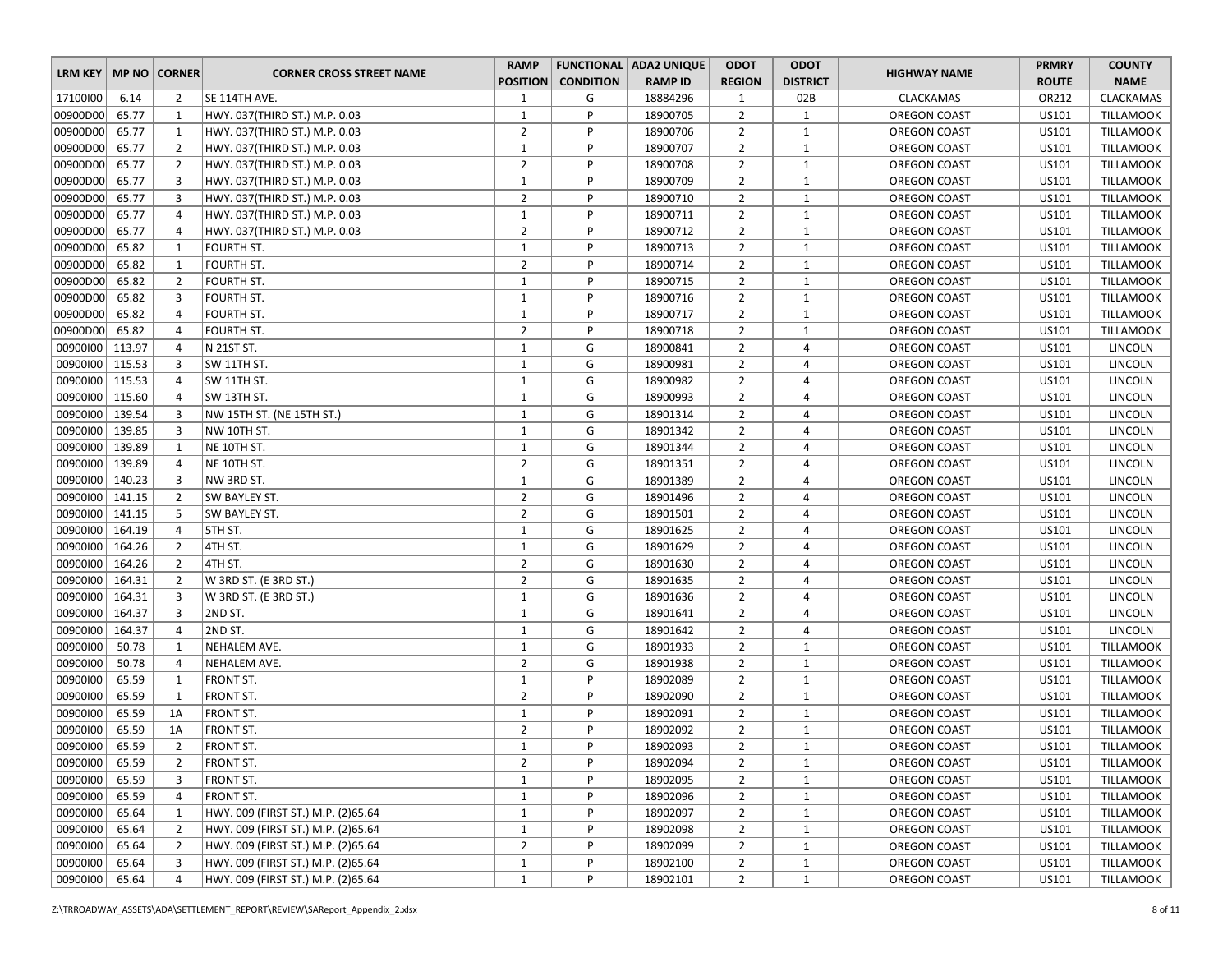| LRM KEY   MP NO   CORNER |         |                | <b>CORNER CROSS STREET NAME</b>      | <b>RAMP</b>                    |                  | <b>FUNCTIONAL ADA2 UNIQUE</b> | <b>ODOT</b>       | <b>ODOT</b>     | <b>HIGHWAY NAME</b>                          | <b>PRMRY</b> | <b>COUNTY</b>          |
|--------------------------|---------|----------------|--------------------------------------|--------------------------------|------------------|-------------------------------|-------------------|-----------------|----------------------------------------------|--------------|------------------------|
|                          |         |                |                                      | <b>POSITION</b>                | <b>CONDITION</b> | <b>RAMP ID</b>                | <b>REGION</b>     | <b>DISTRICT</b> |                                              | <b>ROUTE</b> | <b>NAME</b>            |
| 00900100                 | 65.64   | 4              | HWY. 009 (FIRST ST.) M.P. (2)65.64   | $\overline{2}$                 | P                | 18902102                      | $\overline{2}$    | 1               | <b>OREGON COAST</b>                          | US101        | <b>TILLAMOOK</b>       |
| 00900100                 | 65.69   | $\mathbf{1}$   | <b>SECOND ST.</b>                    | $\mathbf{1}$                   | P                | 18902103                      | $\overline{2}$    | $\mathbf{1}$    | OREGON COAST                                 | US101        | <b>TILLAMOOK</b>       |
| 00900100                 | 65.69   | $\mathbf{1}$   | SECOND ST.                           | $\overline{2}$                 | P                | 18902104                      | $\overline{2}$    | $\mathbf{1}$    | OREGON COAST                                 | US101        | <b>TILLAMOOK</b>       |
| 00900100                 | 65.69   | $\overline{2}$ | SECOND ST.                           | $\mathbf{1}$                   | P                | 18902105                      | $\overline{2}$    | $\mathbf{1}$    | OREGON COAST                                 | US101        | <b>TILLAMOOK</b>       |
| 00900100                 | 65.69   | $\overline{2}$ | SECOND ST.                           | $\overline{2}$                 | P                | 18902106                      | $\overline{2}$    | $\mathbf{1}$    | OREGON COAST                                 | US101        | <b>TILLAMOOK</b>       |
| 00900100                 | 65.69   | 3              | SECOND ST.                           | $\mathbf{1}$                   | P                | 18902107                      | $\overline{2}$    | $\mathbf{1}$    | OREGON COAST                                 | US101        | <b>TILLAMOOK</b>       |
| 00900100                 | 65.69   | 3              | SECOND ST.                           | $\overline{2}$                 | P                | 18902108                      | $\overline{2}$    | $\mathbf{1}$    | <b>OREGON COAST</b>                          | US101        | <b>TILLAMOOK</b>       |
| 00900100                 | 65.69   | $\overline{4}$ | SECOND ST.                           | $\mathbf{1}$                   | P                | 18902109                      | $\overline{2}$    | $\mathbf{1}$    | OREGON COAST                                 | US101        | <b>TILLAMOOK</b>       |
| 00900100                 | 65.69   | 4              | SECOND ST.                           | $\overline{2}$                 | P                | 18902110                      | $\overline{2}$    | $\mathbf{1}$    | OREGON COAST                                 | US101        | <b>TILLAMOOK</b>       |
| 00900100                 | 65.74   | 1              | HWY. 131 (3RD ST.) M.P. 9.08         | $\mathbf{1}$                   | P                | 18902111                      | $\overline{2}$    | $\mathbf{1}$    | OREGON COAST                                 | US101        | <b>TILLAMOOK</b>       |
| 00900100                 | 65.74   | $\mathbf{1}$   | HWY. 131 (3RD ST.) M.P. 9.08         | $\overline{2}$                 | P                | 18902112                      | $\overline{2}$    | $\mathbf{1}$    | OREGON COAST                                 | US101        | <b>TILLAMOOK</b>       |
| 00900100                 | 65.74   | $\overline{2}$ | HWY. 131 (3RD ST.) M.P. 9.08         | $\mathbf{1}$                   | P                | 18902113                      | $\overline{2}$    | $\mathbf{1}$    | OREGON COAST                                 | US101        | <b>TILLAMOOK</b>       |
| 00900100                 | 65.74   | $\overline{2}$ | HWY. 131 (3RD ST.) M.P. 9.08         | $\overline{2}$                 | P                | 18902114                      | $\overline{2}$    | $\mathbf{1}$    | OREGON COAST                                 | US101        | <b>TILLAMOOK</b>       |
| 00900100                 | 65.74   | 3              | HWY. 131 (3RD ST.) M.P. 9.08         | $\mathbf{1}$                   | P                | 18902115                      | $\overline{2}$    | $\mathbf{1}$    | OREGON COAST                                 | US101        | <b>TILLAMOOK</b>       |
| 00900100                 | 65.74   | 3              | HWY. 131 (3RD ST.) M.P. 9.08         | $\overline{2}$                 | P                | 18902116                      | $\overline{2}$    | $\mathbf{1}$    | OREGON COAST                                 | US101        | <b>TILLAMOOK</b>       |
| 00900100                 | 65.74   | $\overline{4}$ | HWY. 131 (3RD ST.) M.P. 9.08         | $\mathbf{1}$                   | P                | 18902117                      | $\overline{2}$    | $\mathbf{1}$    | OREGON COAST                                 | US101        | <b>TILLAMOOK</b>       |
| 00900100                 | 65.74   | $\overline{4}$ | HWY. 131 (3RD ST.) M.P. 9.08         | $\overline{2}$                 | P                | 18902118                      | $\overline{2}$    | $\mathbf{1}$    | OREGON COAST                                 | US101        | <b>TILLAMOOK</b>       |
| 00900100                 | 65.79   | $\mathbf{1}$   | <b>FOURTH ST.</b>                    | $\mathbf{1}$                   | P                | 18902119                      | $\overline{2}$    | $\mathbf{1}$    | OREGON COAST                                 | US101        | <b>TILLAMOOK</b>       |
| 00900100                 | 65.79   | 1              | FOURTH ST.                           | $\overline{2}$                 | P                | 18902120                      | $\overline{2}$    | $\mathbf{1}$    | OREGON COAST                                 | US101        | <b>TILLAMOOK</b>       |
| 00900100                 | 65.79   | $\overline{2}$ | FOURTH ST.                           | $\mathbf{1}$                   | P                | 18902121                      | $\overline{2}$    | $\mathbf{1}$    | OREGON COAST                                 | US101        | <b>TILLAMOOK</b>       |
| 00900100                 | 65.79   | 3              | FOURTH ST.                           | $\mathbf{1}$                   | P                | 18902122                      | $\overline{2}$    | $\mathbf{1}$    | OREGON COAST                                 | US101        | <b>TILLAMOOK</b>       |
| 00900100                 | 65.79   | $\overline{4}$ | FOURTH ST.                           | $\mathbf{1}$                   | P                | 18902123                      | $\overline{2}$    | $\mathbf{1}$    | OREGON COAST                                 | US101        | <b>TILLAMOOK</b>       |
| 00900100                 | 65.79   | $\overline{4}$ | FOURTH ST.                           | $\overline{2}$                 | P                | 18902124                      | $\overline{2}$    | $\mathbf{1}$    | OREGON COAST                                 | US101        | <b>TILLAMOOK</b>       |
| 08100D00                 | 4.33    | 3              | 081BQ CONN. M.P. 2C4.33              | $\mathbf{1}$                   | G                | 18914610                      | 1                 | 02B             | PACIFIC HIGHWAY EAST                         | OR99E        | <b>MULTNOMAH</b>       |
| 08100D00                 | 4.33    | 3A             | 081BQ CONN. M.P. 2C4.33              | $\mathbf{1}$                   | G                | 18914611                      | $\mathbf{1}$      | 02B             | PACIFIC HIGHWAY EAST                         | OR99E        | <b>MULTNOMAH</b>       |
| 08100D00                 | 4.33    | 3A             | 081BQ CONN. M.P. 2C4.33              | $\overline{2}$                 | G                | 18914612                      | $\mathbf{1}$      | 02B             | PACIFIC HIGHWAY EAST                         | OR99E        | <b>MULTNOMAH</b>       |
| 08100D00                 | 4.33    | $\overline{4}$ | 081BQ CONN. M.P. 2C4.33              | $\mathbf{1}$                   | G                | 18914614                      | $\mathbf{1}$      | 02B             | PACIFIC HIGHWAY EAST                         | OR99E        | <b>MULTNOMAH</b>       |
| 08100100                 | $-4.08$ | 2A             | <b>NE KILPATRICK ST.</b>             | $\mathbf{1}$                   | G                | 18914651                      | $\mathbf{1}$      | 02B             | PACIFIC HIGHWAY EAST                         | OR99E        | <b>MULTNOMAH</b>       |
| 08100100                 | $-4.08$ | 2A             | <b>NE KILPATRICK ST.</b>             | $\overline{2}$                 | G                | 18914652                      | $\mathbf{1}$      | 02B             | PACIFIC HIGHWAY EAST                         | OR99E        | <b>MULTNOMAH</b>       |
| 08100100                 | $-4.08$ | 4A             | NE KILPATRICK ST.                    | $\mathbf{1}$                   | G                | 18914654                      | $\mathbf{1}$      | 02B             | PACIFIC HIGHWAY EAST                         | OR99E        | <b>MULTNOMAH</b>       |
| 08100100                 | $-4.08$ | 4A             | <b>NE KILPATRICK ST.</b>             | $\overline{2}$                 | G                | 18914655                      | $\mathbf{1}$      | 02B             | PACIFIC HIGHWAY EAST                         | OR99E        | <b>MULTNOMAH</b>       |
| 08100100                 | 3.07    | 1              | SE HAROLD ST.                        | $\mathbf{1}$                   | G                | 18914973                      | $\mathbf{1}$      | 02B             | PACIFIC HIGHWAY EAST                         | OR99E        | <b>MULTNOMAH</b>       |
| 08100100                 | 3.07    | $\overline{4}$ | SE HAROLD ST.                        | $\overline{2}$                 | G                | 18914980                      | $\mathbf{1}$      | 02B             | PACIFIC HIGHWAY EAST                         | OR99E        | <b>MULTNOMAH</b>       |
| 08100100                 | 4.49    | $\mathbf{1}$   | SE UMATILLA ST.                      | $\mathbf{1}$                   | G                | 18915019                      | $\mathbf{1}$      | 02B             | PACIFIC HIGHWAY EAST                         | OR99E        | <b>MULTNOMAH</b>       |
| 08100100                 | 4.49    | $\overline{2}$ | SE UMATILLA ST.                      | $\overline{2}$                 | G                | 18915022                      | 1                 | 02B             | PACIFIC HIGHWAY EAST                         | OR99E        | <b>MULTNOMAH</b>       |
| 08100100                 | 4.64    | $\mathbf{1}$   | <b>SE CLATSOP ST.</b>                | $\mathbf{1}$                   | G                | 18915025                      | $\mathbf{1}$      | 02B             | PACIFIC HIGHWAY EAST                         | OR99E        | CLACKAMAS              |
| 08100100                 | 4.64    | $\overline{2}$ | <b>SE CLATSOP ST.</b>                | $\overline{2}$                 | G                | 18915028                      | $\mathbf{1}$      | 02B             | PACIFIC HIGHWAY EAST                         | OR99E        | <b>CLACKAMAS</b>       |
| 08100100                 | 6.23    | $\mathbf{1}$   | SE 22ND AVE.                         | $\mathbf{1}$                   | P                | 18915095                      | $\mathbf{1}$      | 02B             | PACIFIC HIGHWAY EAST                         | OR99E        | <b>CLACKAMAS</b>       |
| 08100100                 | 6.23    | $\overline{2}$ | SE 22ND AVE.                         | $\overline{2}$                 | P                | 18915100                      | $\mathbf{1}$      | 02B             | PACIFIC HIGHWAY EAST                         | OR99E        | <b>CLACKAMAS</b>       |
| 08100100                 | 6.23    | 3              | SE 22ND AVE.                         | $\mathbf{1}$                   | P                | 18915101                      | $\mathbf{1}$      | 02B             | PACIFIC HIGHWAY EAST                         | OR99E        | <b>CLACKAMAS</b>       |
| 08100100                 | 6.23    | 4              | SE 22ND AVE.                         | $\mathbf{1}$                   | P                | 18915102                      |                   | 02B             |                                              | OR99E        | CLACKAMAS              |
| 09100100                 | 10.71   | 4A             | <b>SW BULL MOUNTAIN RD.</b>          | $\mathbf{1}$                   | G                | 18916954                      | 1<br>$\mathbf{1}$ | 02B             | PACIFIC HIGHWAY EAST<br>PACIFIC HIGHWAY WEST | OR99W        | WASHINGTON             |
| 09100100                 | 10.71   |                |                                      | $\overline{2}$                 | G                | 18916955                      |                   | 02B             | PACIFIC HIGHWAY WEST                         | OR99W        | <b>WASHINGTON</b>      |
| 02600100                 | 2.17    | 4A             | SW BULL MOUNTAIN RD.<br>SE 28TH AVE. | $\overline{2}$                 | G                | 18931647                      | $\mathbf{1}$      |                 | MT. HOOD                                     |              | MULTNOMAH              |
|                          |         | 1              |                                      |                                |                  |                               | $\mathbf{1}$      | 02B             |                                              | <b>US26</b>  |                        |
| 02600100<br>02600100     | 2.85    | 2A             | SE 38TH AVE.<br>SE 38TH AVE.         | $\mathbf{1}$<br>$\overline{2}$ | G                | 18931719                      | $\mathbf{1}$      | 02B             | MT. HOOD                                     | <b>US26</b>  | MULTNOMAH<br>MULTNOMAH |
|                          | 2.85    | 2A             |                                      |                                | G                | 18931720                      | $\mathbf{1}$      | 02B             | MT. HOOD                                     | <b>US26</b>  |                        |
| 02600100                 | 2.85    | 3              | SE 38TH AVE.                         | $\mathbf{1}$                   | G                | 18931721                      | $\mathbf{1}$      | 02B             | MT. HOOD                                     | <b>US26</b>  | MULTNOMAH              |
| 02600100                 | 2.85    | 4              | SE 38TH AVE.                         | 1                              | G                | 18931722                      | $\mathbf{1}$      | 02B             | MT. HOOD                                     | <b>US26</b>  | MULTNOMAH              |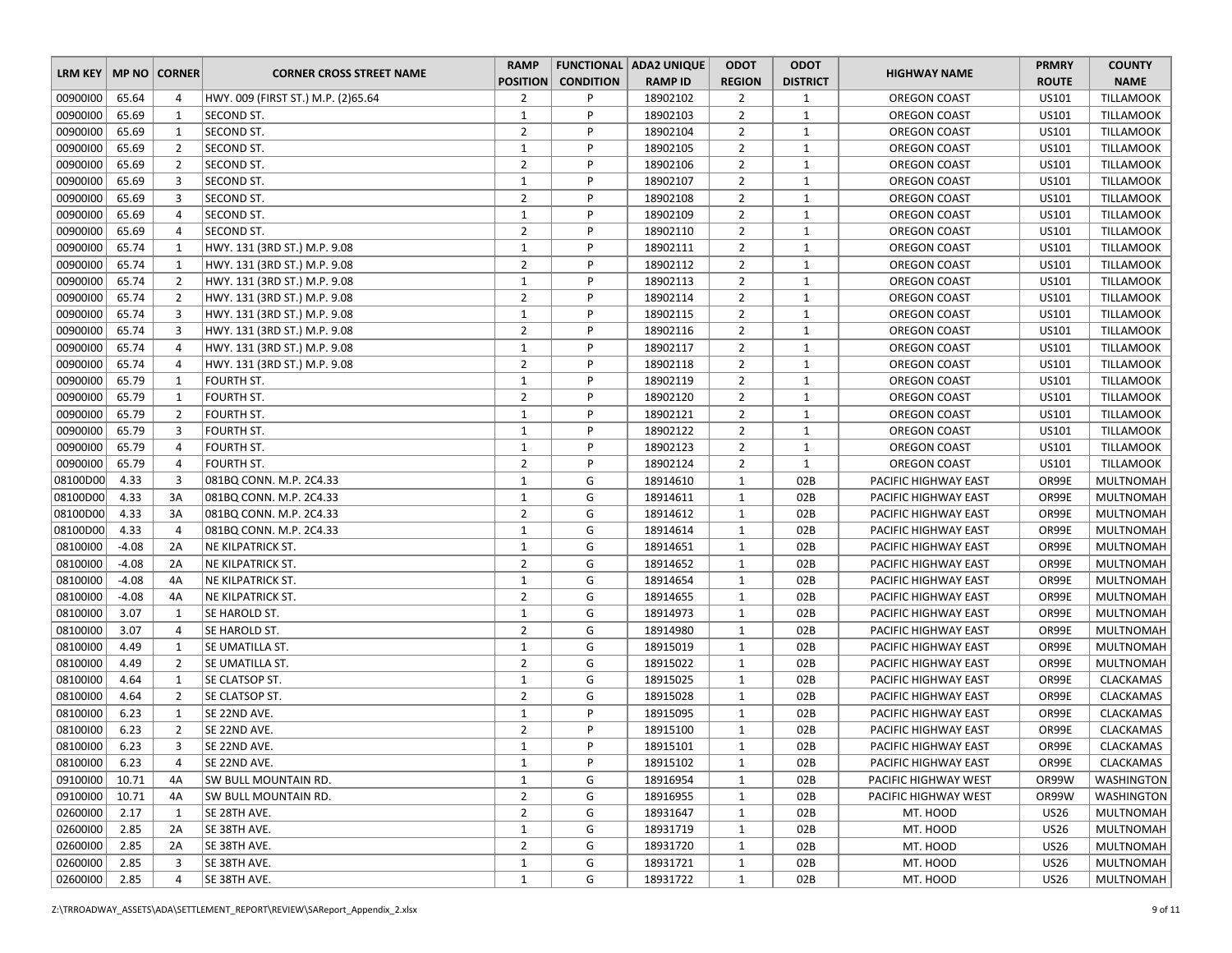|                          |       |                |                                        | <b>RAMP</b>     |                  | <b>FUNCTIONAL   ADA2 UNIQUE</b> | <b>ODOT</b>    | <b>ODOT</b>     |                              | <b>PRMRY</b> | <b>COUNTY</b>     |
|--------------------------|-------|----------------|----------------------------------------|-----------------|------------------|---------------------------------|----------------|-----------------|------------------------------|--------------|-------------------|
| LRM KEY   MP NO   CORNER |       |                | <b>CORNER CROSS STREET NAME</b>        | <b>POSITION</b> | <b>CONDITION</b> | <b>RAMP ID</b>                  | <b>REGION</b>  | <b>DISTRICT</b> | <b>HIGHWAY NAME</b>          | <b>ROUTE</b> | <b>NAME</b>       |
| 02600100                 | 2.85  | 4A             | SE 38TH AVE.                           | $\mathbf{1}$    | G                | 18931723                        | $\mathbf{1}$   | 02B             | MT. HOOD                     | <b>US26</b>  | <b>MULTNOMAH</b>  |
| 02600100                 | 2.85  | 4A             | SE 38TH AVE.                           | $\overline{2}$  | G                | 18931724                        | $\mathbf{1}$   | 02B             | MT. HOOD                     | <b>US26</b>  | MULTNOMAH         |
| 02600100                 | 7.25  | 2A             | SE 123RD AVE.                          | $\mathbf{1}$    | G                | 18932095                        | $\mathbf{1}$   | 02B             | MT. HOOD                     | <b>US26</b>  | <b>MULTNOMAH</b>  |
| 02600100                 | 7.25  | 2A             | SE 123RD AVE.                          | $\overline{2}$  | G                | 18932096                        | 1              | 02B             | MT. HOOD                     | <b>US26</b>  | <b>MULTNOMAH</b>  |
| 02600100                 | 7.25  | 3              | SE 123RD AVE.                          | $\mathbf{1}$    | G                | 18932097                        | $\mathbf{1}$   | 02B             | MT. HOOD                     | <b>US26</b>  | <b>MULTNOMAH</b>  |
| 02600100                 | 7.25  | $\overline{4}$ | SE 123RD AVE.                          | $\mathbf{1}$    | G                | 18932098                        | 1              | 02B             | MT. HOOD                     | <b>US26</b>  | <b>MULTNOMAH</b>  |
| 02600100                 | 7.25  | 4A             | SE 123RD AVE.                          | $\mathbf{1}$    | G                | 18932099                        | $\mathbf{1}$   | 02B             | MT. HOOD                     | <b>US26</b>  | <b>MULTNOMAH</b>  |
| 02600100                 | 7.25  | 4A             | SE 123RD AVE.                          | $\overline{2}$  | G                | 18932100                        | $\mathbf{1}$   | 02B             | MT. HOOD                     | <b>US26</b>  | <b>MULTNOMAH</b>  |
| 12300100                 | 11.40 | 3              | NE 101ST AVE.                          | $\mathbf{1}$    | P                | 18945067                        | $\mathbf{1}$   | 02B             | NORTHEAST PORTLAND           | US30BY       | <b>MULTNOMAH</b>  |
| 12300100                 | 11.40 | 3              | NE 101ST AVE.                          | $\overline{2}$  | P                | 18945068                        | $\mathbf{1}$   | 02B             | NORTHEAST PORTLAND           | US30BY       | <b>MULTNOMAH</b>  |
| 12300100                 | 11.75 | 4              | NE 108TH AVE.                          | 1               | P                | 18945106                        | $\mathbf{1}$   | 02B             | NORTHEAST PORTLAND           | US30BY       | <b>MULTNOMAH</b>  |
| 12300100                 | 2.64  | 1              | N FORTUNE AVE.                         | $\mathbf{1}$    | G                | 18945268                        | $\mathbf{1}$   | 02B             | NORTHEAST PORTLAND           | US30BY       | <b>MULTNOMAH</b>  |
| 12300100                 | 2.64  | $\overline{4}$ | N FORTUNE AVE.                         | $\overline{2}$  | G                | 18945275                        | 1              | 02B             | NORTHEAST PORTLAND           | US30BY       | <b>MULTNOMAH</b>  |
| 03100D00                 | 10.63 | 1              | 2ND AVE. SW (2ND AVE. SE)              | $\mathbf{1}$    | G                | 18972441                        | $\overline{2}$ | 4               | ALBANY-CORVALLIS             | <b>US20</b>  | LINN              |
| 03100D00                 | 10.63 | $\overline{2}$ | 2ND AVE. SW (2ND AVE. SE)              | $\mathbf{1}$    | G                | 18972443                        | $\overline{2}$ | 4               | ALBANY-CORVALLIS             | <b>US20</b>  | LINN              |
| 03100100                 | 10.57 | 3              | 1ST AVE. SW                            | $\mathbf{1}$    | G                | 18972543                        | $\overline{2}$ | 4               | ALBANY-CORVALLIS             | <b>US20</b>  | <b>LINN</b>       |
| 03100100                 | 10.57 | 3              | 1ST AVE. SW                            | $\overline{2}$  | G                | 18972544                        | $\overline{2}$ | 4               | ALBANY-CORVALLIS             | <b>US20</b>  | LINN              |
| 03100100                 | 10.94 | $\mathbf{1}$   | 8TH AVE. SW                            | $\overline{2}$  | G                | 18972591                        | $\overline{2}$ | 4               | ALBANY-CORVALLIS             | <b>US20</b>  | LINN              |
| 03100100                 | 10.94 | $\overline{2}$ | 8TH AVE. SW                            | $\mathbf{1}$    | G                | 18972594                        | $\overline{2}$ | $\overline{4}$  | ALBANY-CORVALLIS             | <b>US20</b>  | LINN              |
| 03100100                 | 11.01 | $\mathbf{1}$   | 9TH AVE. SW                            | $\mathbf{1}$    | G                | 18972601                        | $\overline{2}$ | 4               | ALBANY-CORVALLIS             | <b>US20</b>  | LINN              |
| 03100100                 | 11.01 | $\mathbf{1}$   | 9TH AVE. SW                            | $\overline{2}$  | G                | 18972602                        | $\overline{2}$ | 4               | ALBANY-CORVALLIS             | <b>US20</b>  | LINN              |
| 03100100                 | 11.01 | $\overline{2}$ | 9TH AVE. SW                            | $\mathbf{1}$    | G                | 18972603                        | $\overline{2}$ | 4               | ALBANY-CORVALLIS             | <b>US20</b>  | LINN              |
| 03100100                 | 11.07 | 4              | LYON ST. SW (031AB CONN. M.P. 1C11.07) | $\mathbf{1}$    | G                | 18972614                        | $\overline{2}$ | 4               | ALBANY-CORVALLIS             | <b>US20</b>  | LINN              |
| 03100100                 | 11.10 | $\mathbf{1}$   | 058AH CONN. M.P. 2C2.71                | $\mathbf{1}$    | G                | 18972616                        | $\overline{2}$ | 4               | ALBANY-CORVALLIS             | <b>US20</b>  | LINN              |
| 03100100                 | 11.10 | $\overline{7}$ | 058AH CONN. M.P. 2C2.71                | $\mathbf{1}$    | G                | 18972626                        | $\overline{2}$ | 4               | ALBANY-CORVALLIS             | <b>US20</b>  | LINN              |
| 03100100                 | 11.10 | $\overline{7}$ | 058AH CONN. M.P. 2C2.71                | $\overline{2}$  | G                | 18972627                        | $\overline{2}$ | 4               | ALBANY-CORVALLIS             | <b>US20</b>  | LINN              |
| 09200100                 | 47.03 | $\overline{3}$ | W 2ND ST.                              | $\mathbf{1}$    | G                | 18972975                        | $\overline{2}$ | 1               | LOWER COLUMBIA RIVER         | <b>US30</b>  | COLUMBIA          |
| 09200100                 | 47.03 | $\overline{4}$ | W 2ND ST.                              | $\mathbf{1}$    | G                | 18972976                        | $\overline{2}$ | $\mathbf{1}$    | LOWER COLUMBIA RIVER         | <b>US30</b>  | <b>COLUMBIA</b>   |
| 09200100                 | 97.41 | $\mathbf{1}$   | 27TH ST.                               | $\mathbf{1}$    | G                | 18973226                        | $\overline{2}$ | $\mathbf{1}$    | LOWER COLUMBIA RIVER         | <b>US30</b>  | <b>CLATSOP</b>    |
| 09200100                 | 97.41 | $\overline{2}$ | 27TH ST.                               | $\mathbf{1}$    | G                | 18973227                        | $\overline{2}$ | $\mathbf{1}$    | LOWER COLUMBIA RIVER         | <b>US30</b>  | <b>CLATSOP</b>    |
| 09200100                 | 97.41 | 3              | 27TH ST.                               | $\mathbf{1}$    | G                | 18973228                        | $\overline{2}$ | 1               | LOWER COLUMBIA RIVER         | <b>US30</b>  | <b>CLATSOP</b>    |
| 09200100                 | 97.45 | 1              | <b>FRANKLIN AVE.</b>                   | $\mathbf{1}$    | G                | 18973232                        | $\overline{2}$ | $\mathbf{1}$    | LOWER COLUMBIA RIVER         | <b>US30</b>  | <b>CLATSOP</b>    |
| 09200100                 | 97.45 | $\overline{2}$ | FRANKLIN AVE.                          | $\mathbf{1}$    | G                | 18973233                        | $\overline{2}$ | $\mathbf{1}$    | LOWER COLUMBIA RIVER         | <b>US30</b>  | <b>CLATSOP</b>    |
| 09200100                 | 97.45 | 3              | FRANKLIN AVE.                          | $\mathbf{1}$    | G                | 18973234                        | $\overline{2}$ | $\mathbf{1}$    | LOWER COLUMBIA RIVER         | <b>US30</b>  | <b>CLATSOP</b>    |
| 09200100                 | 97.45 | $\overline{4}$ | FRANKLIN AVE.                          | $\overline{2}$  | G                | 18973237                        | $\overline{2}$ | $\mathbf{1}$    | LOWER COLUMBIA RIVER         | <b>US30</b>  | <b>CLATSOP</b>    |
| 09200100                 | 97.48 | $\overline{2}$ | 23RD ST.                               | $\overline{2}$  | G                | 18973240                        | $\overline{2}$ | $\mathbf{1}$    | LOWER COLUMBIA RIVER         | <b>US30</b>  | <b>CLATSOP</b>    |
| 09200100                 | 97.48 | 3              | 23RD ST.                               | $\mathbf{1}$    | G                | 18973241                        | $\overline{2}$ | $\mathbf{1}$    | LOWER COLUMBIA RIVER         | <b>US30</b>  | <b>CLATSOP</b>    |
| 058AII00                 | 1.45  | 1              | SANTIAM RD.SE                          | $\mathbf{1}$    | P                | 18988811                        | $\overline{2}$ | 4               | GEARY ST. CONN. NO. 1        | <b>NULL</b>  | LINN              |
| 058AII00                 | 1.45  | 1              | SANTIAM RD.SE                          | $\overline{2}$  | P                | 18988812                        | $\overline{2}$ | 4               | GEARY ST. CONN. NO. 1        | <b>NULL</b>  | LINN              |
| 058AII00                 | 1.45  | $\overline{2}$ | SANTIAM RD.SE                          | $\mathbf{1}$    | P                | 18988813                        | $\overline{2}$ | 4               | <b>GEARY ST. CONN. NO. 1</b> | <b>NULL</b>  | LINN              |
| 058AII00                 | 1.45  | $\overline{2}$ | SANTIAM RD.SE                          | $\overline{2}$  | P                | 18988814                        | $\overline{2}$ | 4               | GEARY ST. CONN. NO. 1        | <b>NULL</b>  | LINN              |
| 058AII00                 | 1.45  | 3              | SANTIAM RD.SE                          | $\mathbf{1}$    | P                | 18988815                        | $\overline{2}$ | $\overline{4}$  | GEARY ST. CONN. NO. 1        | <b>NULL</b>  | LINN              |
| 058AII00                 | 1.45  | 3              | SANTIAM RD.SE                          | $\overline{2}$  | P                | 18988816                        | $\overline{2}$ | 4               | GEARY ST. CONN. NO. 1        | <b>NULL</b>  | LINN              |
| 058AII00                 | 1.45  | 4              | SANTIAM RD.SE                          | $\mathbf{1}$    | P                | 18988817                        | $\overline{2}$ | 4               | GEARY ST. CONN. NO. 1        | <b>NULL</b>  | LINN              |
| 058AII00                 | 1.45  | 4              | SANTIAM RD.SE                          | $\overline{2}$  | P                | 18988818                        | $\overline{2}$ | $\overline{4}$  | GEARY ST. CONN. NO. 1        | <b>NULL</b>  | LINN              |
| 09100100                 | 9.83  | 2A             | SW GARRETT ST.                         | $\mathbf{1}$    | G                | 19000126                        | $\mathbf{1}$   | 02B             | PACIFIC HIGHWAY WEST         | OR99W        | WASHINGTON        |
| 09100100                 | 9.83  | 2A             | SW GARRETT ST.                         | $\overline{2}$  | G                | 19000127                        | $\mathbf{1}$   | 02B             | PACIFIC HIGHWAY WEST         | OR99W        | <b>WASHINGTON</b> |
| 09100100                 | 9.85  | 4A             | SW SCHOOL ST.                          | $\mathbf{1}$    | G                | 19000129                        | 1              | 02B             | PACIFIC HIGHWAY WEST         | OR99W        | WASHINGTON        |